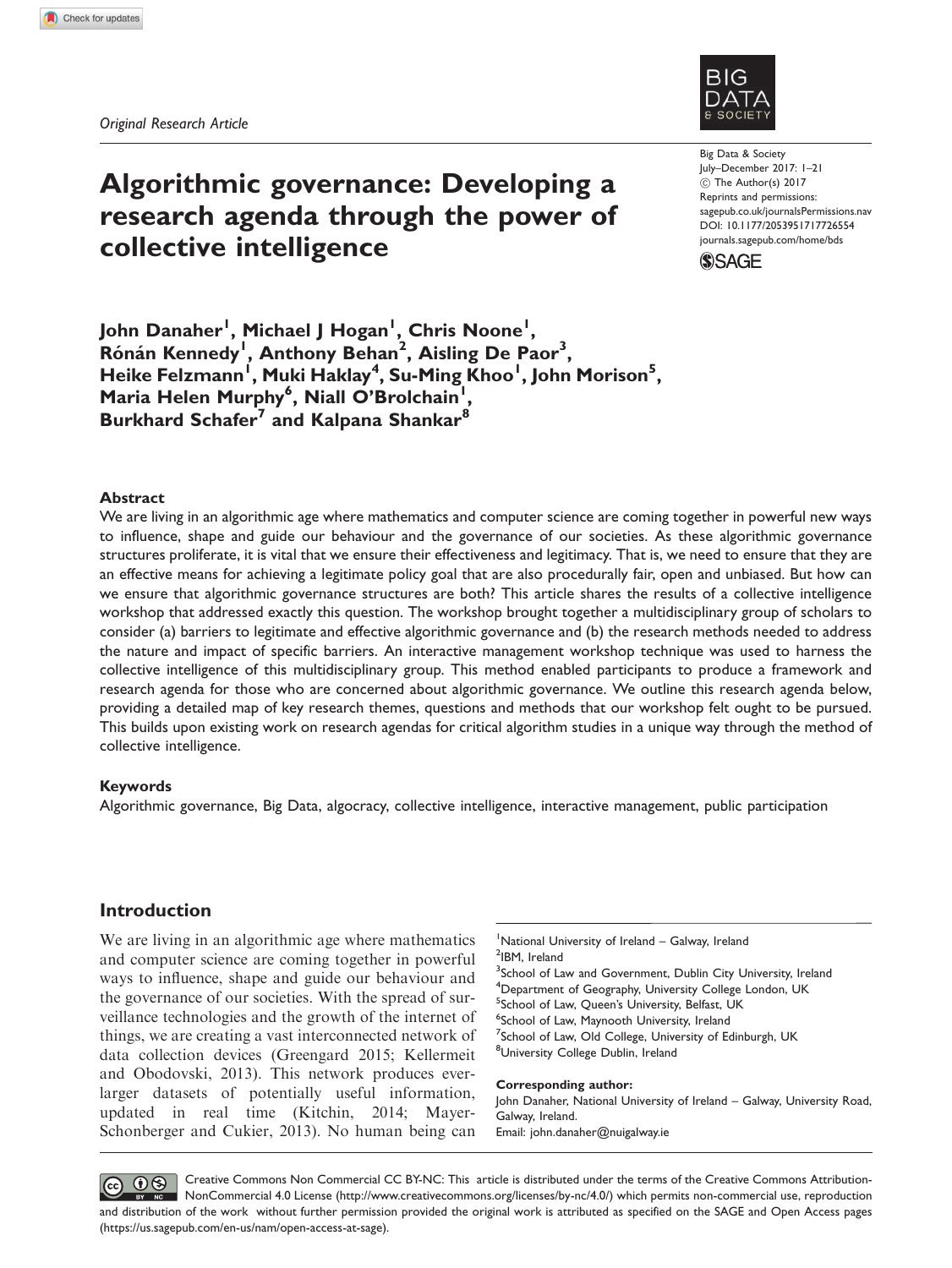make sense of this data unassisted. Hence there is significant reliance on algorithms to mine, parse, sort and configure the data into useful packages. Oftentimes these systems are maintained and tweaked by human designers and engineers, and the information is then utilized by humans in traditional corporate and bureaucratic decision-making systems. But there is also a growing willingness to outsource decision-making authority to algorithm-based decision-making systems. Some even dream of creating 'master algorithms' that will be able to learn and adapt to any decision-making situation without the need for human input or control (Domingos, 2015).

We can refer to these converging trends by using the label 'algorithmic governance' or, perhaps more provocatively, 'algocracy' (Aneesh, 2006, 2009; Danaher, 2016). Whether we like it or not, algorithms are increasingly being used to nudge, bias, guide, provoke, control, manipulate and constrain human behaviour. Sometimes this is beneficial; sometimes benign; sometimes problematic (Danaher, 2016; Pasquale, 2015; Zarsky, 2016). To ensure that it is more the former than the latter, an algorithmic governance system ought to be designed and implemented in a way that ensures both its effectiveness and its legitimacy (Peter, 2017). That is to say, we should ensure that it is an effective means for achieving some policy goal, whilst remaining procedurally fair, open and unbiased. But how can we ensure that algorithmic governance systems are both?

This article shares the results of a collective intelligence (CI) workshop we ran at NUI Galway in March 2016 that addressed exactly this question. The workshop brought together a multidisciplinary group of scholars to consider (a) barriers to legitimate and effective algorithmic governance and (b) the research methods needed to address the nature and impact of specific barriers. An interactive management (IM) workshop technique (Warfield and Cardenas, 1994) was used to harness the CI of this multidisciplinary group. This method enabled participants to produce a framework and research agenda for those who are concerned about algorithmic governance. We outline this research agenda below. We start by explaining some of the background to our workshop, placing its results in the context of the current literature on algorithmic governance. We then explain the methods and results of our workshop. Finally, we close by offering reflections on the research agenda proposed by the group. The proposed agenda is then provided in Table 2.

# Context: Understanding algorithmic governance

The technological trends alluded to in the opening paragraph are relatively recent, but they have a

deeper history. The phenomenon of algorithmic governance is part of a longer historical trend toward the mechanization of governance. Sociologists since the time of Weber have highlighted ways in which the legal-bureaucratic organization of the state is subject to the same modernising trends as the design of industrial factories (Kanter, 1991; Weber, 1947). The result is a system of governance that is machine-like in nature: tasks are subdivided and roles are specialized so as to perform the business of governance as efficiently as possible. This has always depended on the collection of data about the society and citizens to whom the system applies (Hacking, 2006), and from the dawn of the computer age attempts have been made to automate some or all of the process. Key figures in the cybernetics movement, for example, advocated the use of computerized systems of data collection, processing and decision-making in social governance (Medina, 2011; Morozov, 2014).

This does not mean that algorithmic governance is nothing new. The systems we consider in this paper and that we considered at our workshop are different from their historical forebears. The differences are largely a matter of degree and not of type. The technologies that facilitate the automation of governance certainly build on top of the pre-existing structures, thereby taking advantage of previous mechanistic innovations. But the speed, scale and ubiquity of the technologies that make algorithmic governance possible are grander now than they were in the past. Advances in machine learning and data collection enable the automation of processes that previously would not have been possible. They also enable far more efficient processing and handling of the data. Couple that with the fact that technologies of surveillance have become more deeply integrated into our everyday lives, and it seems that we are at a significant inflection point for the future of algorithmic governance. Many scholars have started to pay attention to this emerging reality and this has given rise to a burgeoning academic literature on the topic of algorithmic governance.

Our workshop aimed to contribute to and build upon this literature. Three aspects of the literature were of particular concern to us, specifically, the aspects focusing on (a) the forms/modes of algorithmic governance, (b) the problems of algorithmic governance and (c) the methods for studying algorithmic governance. We briefly describe these aspects below, noting how they shed light on the phenomenon of algorithmic governance, and how our study tries to build upon them.

### The forms of algorithmic governance

The first trend concerns the *classification of different* algorithmic governance systems. Considerable work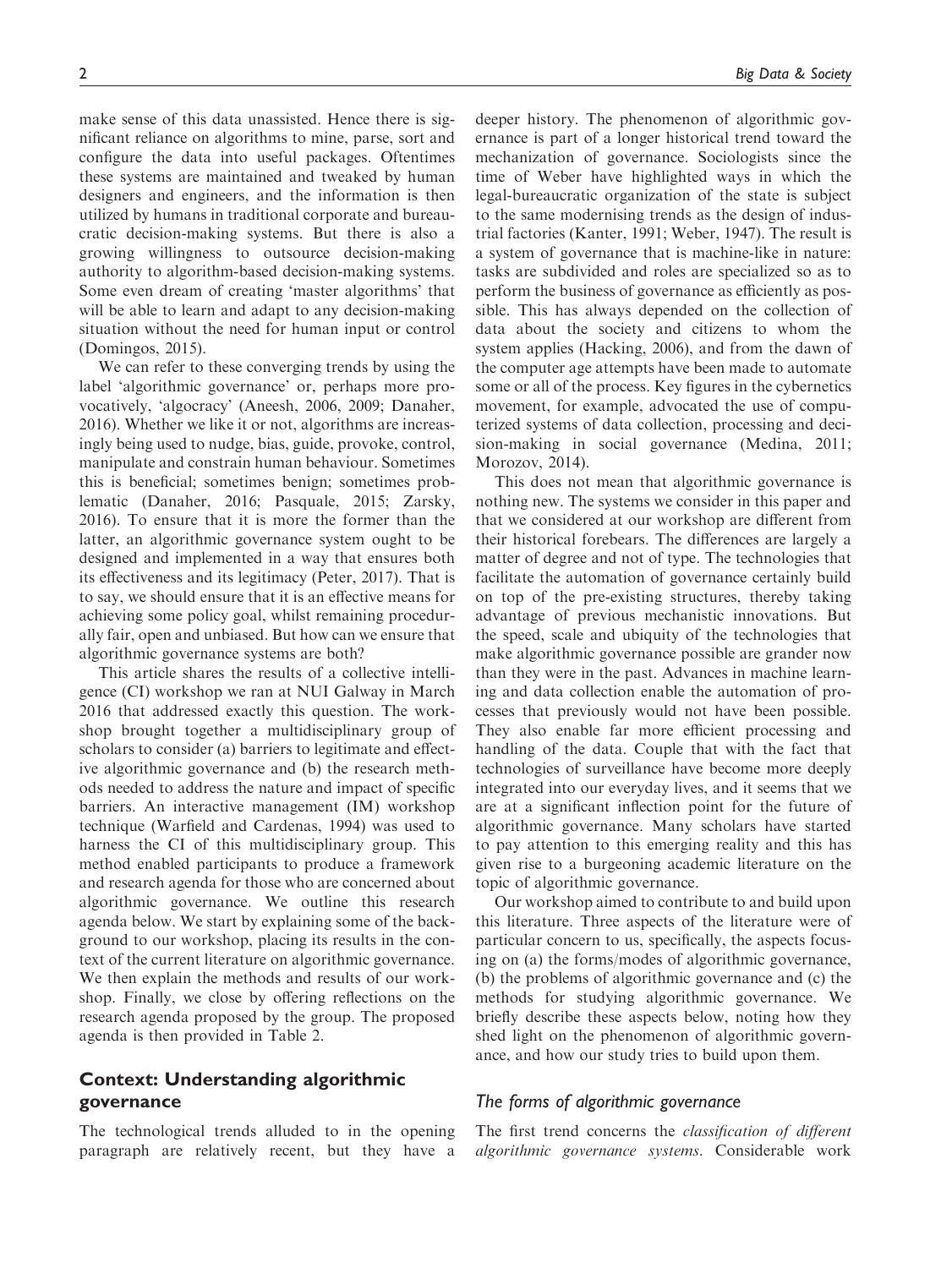has been done on identifying the key properties of the Big Data systems that enable contemporary algorithmic governance. Back in 2001, Doug Laney of Gartner proposed the now-classic 'three Vs' framework for understanding the emergence of Big Data systems. This framework suggested that Big Data was 'big' in terms of its volume, velocity and variety. Since then, more complex frameworks have been proposed (Kitchin and McArdle, 2016). Kitchin, for instance, has argued that there are at least seven dimensions to bigness, adding exhaustivity, resolution and indexicality, relationality and extensionality and scalability to the three Vs (Kitchin, 2014). These elaborations are useful insofar as they help us to grasp the properties of Big Data and better understand the challenges and opportunities it poses in the context of the design of algorithmic governance systems. That said, any classification system of this sort is prone to being value-laden and under- or over-inclusive (Kitchin and McArdle, 2016). This comment applies equally well to the other classification systems to which we refer below, and has implications for the definition and scope of algorithmic governance systems.

Another aspect of the ongoing literature relates to the classification of algorithms themselves. New algorithms are designed all the time, but they typically fall into a set of general types that have been exhaustively categorized by computer scientists (for a basic introduction see Cormen, 2013; for a more comprehensive one, see Cormen et al., 2009). For example, there are searching and sorting algorithms that break down into subtypes such as binary search, selection sort, insertion sort, merge sort and quicksort. Understanding these different types is important when it comes to assessing the social and normative properties of algorithmic governance systems. For instance, one of the most important high-level shifts in the design of algorithms in recent years is the move from 'top-down' algorithms (in which a programmer or team of programmers exhaustively defines the ruleset for the algorithm) to 'bottom up' machine-learning algorithms (in which the algorithm is given a learning rule and trained on large datasets in order to develop its own rules). This shift is important because the use of bottom-up algorithms creates certain problems when it comes to the transparency and opacity of algorithmic governance systems, particularly when such algorithms are incorporated into already-opaque governance structures. Awareness of this problem was part of the original motivation for our workshop and something that was repeatedly highlighted by the participants. A major goal, consequently, was to develop a research agenda that could address the consequences of this shift.

A final aspect of the ongoing literature on the classification of algorithmic governance systems is more explicitly evaluative in nature. It is primarily undertaken by ethical and legal theorists and focuses on identifying the key stages in the process of algorithmic governance and seeing how they relate to pre-existing governance systems. Four stages are identified by most contributors to this literature. They are collection, processing, utilization and feedback and learning (Citron and Pasquale, 2014; Pasquale, 2015; Zarsky, 2013). These stages are often said to define a governance 'loop': the system acquires information, processes it, uses it and then feeds back on itself by learning from what it has done (Carr, 2015; Citron and Pasquale, 2014; Zarsky, 2013). In this respect, an algorithmic governance system functions like a quasi-intelligent and adaptive system. From a normative perspective, one of the key concerns is to figure out how humans are involved in the different stages. Human participation in and comprehension of governance is typically deemed to be an important determinant of social and political legitimacy. And, of course, the impact of such systems on human behaviour is often key to their ethical and normative evaluation. Consequently, considerable attention has been paid to classifying systems on the basis of the type and degree of human involvement. Citron and Pasquale (2014), for instance, adopt a classification system utilized in military contexts to distinguish between systems in which humans are in the loop, on the loop or off the loop.

# Identifying the problems with algorithmic governance

Although we did not seek to add additional complexity to these classificatory systems with our study, we found them valuable when it came to understanding and identifying the potential shortcomings or problems in the use of algorithmic governance systems. This is the second major trend in the current literature and the one to which we tried to contribute more directly. There are many proposed benefits to algorithmic governance, including speed, efficiency, comprehensiveness and fairness (Domingos, 2015; Mayer-Schonberger and Cukier, 2013; Zarsky, 2012). But there is also a growing field of critical algorithm studies which seeks to locate the social, ethical, political and legal problems that may be produced or reinforced by these systems (Gillespie and Seaver, 2016). There is a large and well-known literature on the privacy and data protection issues associated with the surveillance systems that underlie algorithmic governance (Polonetsky and Tene, 2013). There are several studies highlighting potential biases in the collection and utilization of data (Crawford, 2013; Kraemer et al., 2011; O'Neil, 2016). There are other studies expressing concerns about the emerging 'Big Data divide' which ensures that only large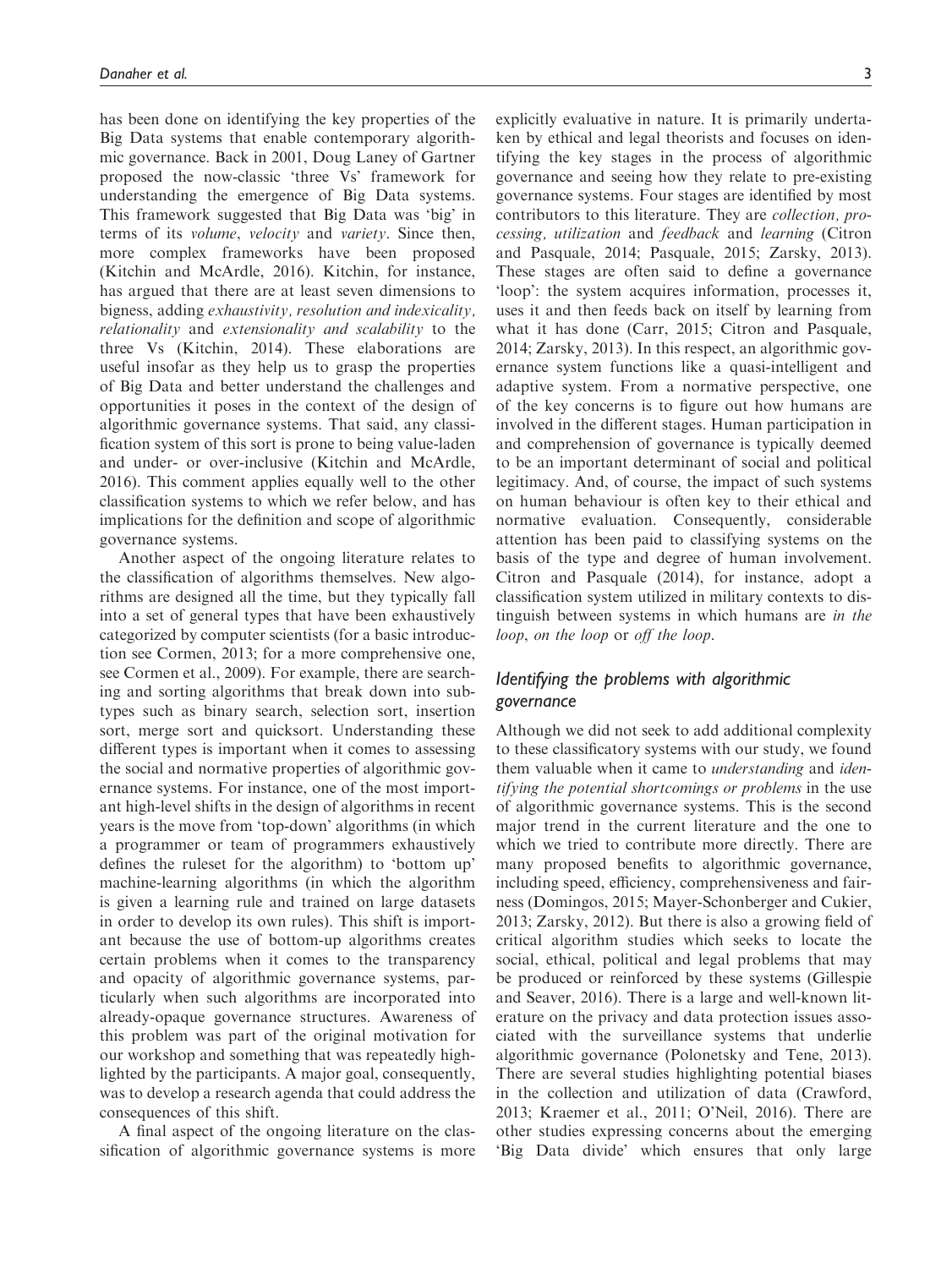institutions can realize the benefits of the data revolution (Mittelstadt and Floridi, 2016). There are many scholars talking about the opacity and lack of transparency that might be inherent in algorithmic governance, particularly when the governance system is driven by machine learning (Burrell, 2016; Danaher, 2016) and when it is protected by a network of secrecy laws protecting such algorithms (Pasquale, 2015). There are also concerns about the inaccuracies, inefficiencies and unintended consequences of these systems. All of these problems threaten to undermine the effectiveness and legitimacy of algorithmic governance.

Zarsky (2016) provides a taxonomy for classifying all the problems discussed in the literature to date. He argues that algorithmic decision-making systems have two key properties: they are potentially opaque and can be automated. He then argues that these two properties give rise to a particular taxonomy of objections. This taxonomy divides the problem space into two major branches: (i) an efficiency branch (which covers problems arising from the inaccuracy of decisions made on foot of algorithmic assistance); and (ii) a fairness branch (which covers problems arising from the unfair treatment of people under algorithmic governance systems). These branches break down into related

sub-branches (prediction problems, bad data problems, unfair wealth transfer problems, arbitrariness problems and so on), allowing us to map out a reasonably comprehensive space of problems that could arise from algorithmic governance (see Figure 1). Being cognizant of these potential problems could, according to Zarsky, be a boon to future research.

While Zarsky's work on this is both helpful and insightful, it is largely the product of his personal, albeit highly-informed, perspective on the topic. One of things we sought to do through our CI workshop was to harness the insights of a group of scholars with diverse academic, applied and industry experience in an effort to map out a comprehensive problem space, specifically focused on barriers to legitimate and effective algorithmic governance. We expected that the barriers identified by our participants would complement those identified by Zarsky but would also provide a more disciplinarily diverse perspective on the problem space. Furthermore, we were conscious of the fact that Zarsky did not link his taxonomy of problems to an explicit research agenda for overcoming barriers to legitimate and effective algorithmic governance. This is something we explicitly attempted through our CI methodology.



Figure 1. Zarsky's taxonomy of objections to algorithmic decision-making.<sup>1</sup>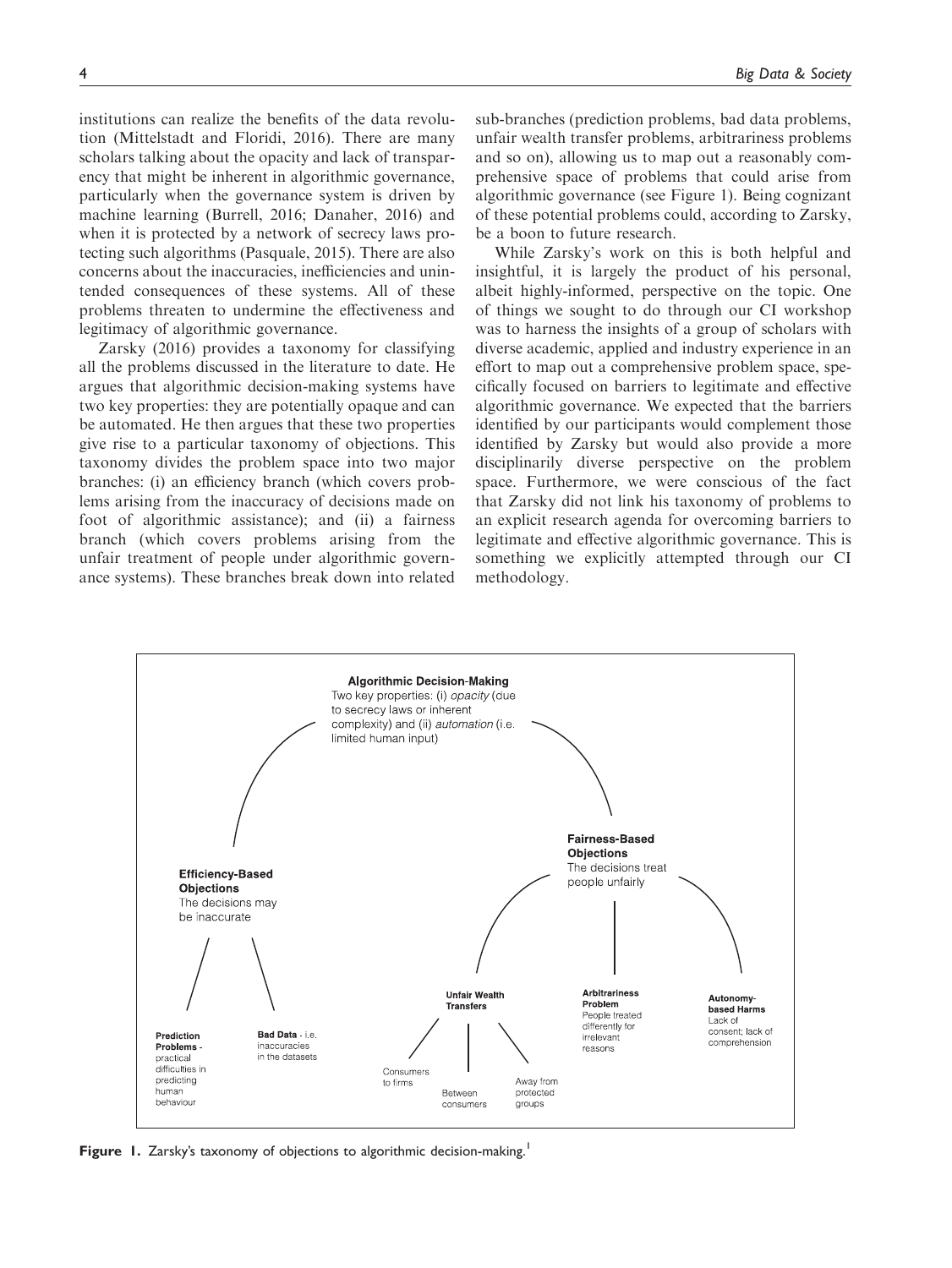### Methods for studying algorithmic governance

This brings us to the final trend in the current literature, one to which we also sought to contribute more directly. This one relates to the identification of key research questions and methods that could further enhance our understanding of algorithmic governance and advance the critical algorithm studies agenda. There has been relatively little systematic work done on this topic to date. The most concerted effort is that of Kitchin (2017). He argues that a major goal of critical algorithm studies should be to better understand the processes through which algorithmic governance systems are designed and implemented. In particular, he argues that attention be paid to the 'translation' problems that arise when policy goals need to be converted into computer code. He then identifies three major challenges facing anyone who wishes to understand these processes and six potential methodological approaches for overcoming them. Each of these methodological approaches brings with it a number of plausible research methods. The result of this is the framework illustrated in Table 1. Note as you read it that the six methodological approaches do not map directly on to the three challenges but instead suggest a range of potentially useful research methods that might help to overcome those challenges.

Kitchin thus provides a useful starting point and framework for anyone wishing to do serious research in this area. Once again, however, the framework derives from the mind of a single scholar and is not the product of diverse disciplinary perspectives. Furthermore, it is not directly linked to a more comprehensive, categorised and coherent map of the problem space associated with algorithmic governance. Drawing upon the CI of a group of scholars, we hoped to provide, via our workshop, a more diverse, innovative and comprehensive framework of research questions and methodologies that is directly linked to a map of the problem space. This, we believe, will help to build upon and complement Kitchin's framework, and suggest ways to progress research in the area of algorithmic governance. We now turn to the methodology of our workshop and the results we obtained from it.

### Methods – Collective intelligence

For our workshop, we used a CI methodology known as 'interactive management' (Warfield and Cardenas, 1994). This provided a systematic approach when working with the participants at the workshop to identify barriers to legitimate and effective<sup>3</sup> algorithmic governance and to develop a research agenda that would help to address these barriers.

IM was originally designed to assist groups in dealing with complex issues (Warfield, 1976). The theoretical constructs that inform IM draw from both behavioural and cognitive sciences, with a strong basis in general systems thinking. The IM approach carefully delineates what are known as 'content' and

Table 1. Research framework from Kitchin  $(2017)^2$ .

Research focus

 $\bullet$ Translation problem: How is policy converted into code?

Research challenges

- $\bullet$  Black-boxing: Algorithms are often proprietary. They are owned and controlled by companies and governments and their precise mechanisms are often hidden from view.
- $\bullet$  Heterogeneity and contextual embedding: Algorithms are often created by large teams, assembled from pre-existing packages of code and embedded into complex networks of other algorithms.
- $\bullet$  Ontogenetic and performative: Algorithms are not static and unchanging. They are often modified and adapted in response to user interactions; they develop and change in uncontrollable and unpredictable ways.

Methodological approaches and methods

- $\bullet$  Examining code: Deconstruct code by sifting through documentation, map out algorithm genealogies, examine how the same task is translated into separate coding languages and run across different platforms.
- $\bullet$  Reflexively producing code: The auto-ethnographic method, i.e. reflect on how you would convert the problem into a ruleset and associated code.
- $\bullet$  Reverse engineering: Select dummy data and see what is outputted under various scenarios (e.g. testing Google's Pagerank or Facebook's Edgerank), follow debates among users, interview those who try to game algorithmic systems and so on.
- $\bullet$  Interviews and ethnographies of coders: Carefully observing and interviewing members of coding teams as they construct an algorithm.
- $\bullet$  Unpacking the socio-technical assemblage: i.e. discursive analysis of company documents, industry material, procurement tenders, legal standards and frameworks.
- $\bullet$  Studying real world effects: Conducting user experiments, user interviews and/or ethnographies and otherwise exploring the social effects of algorithms.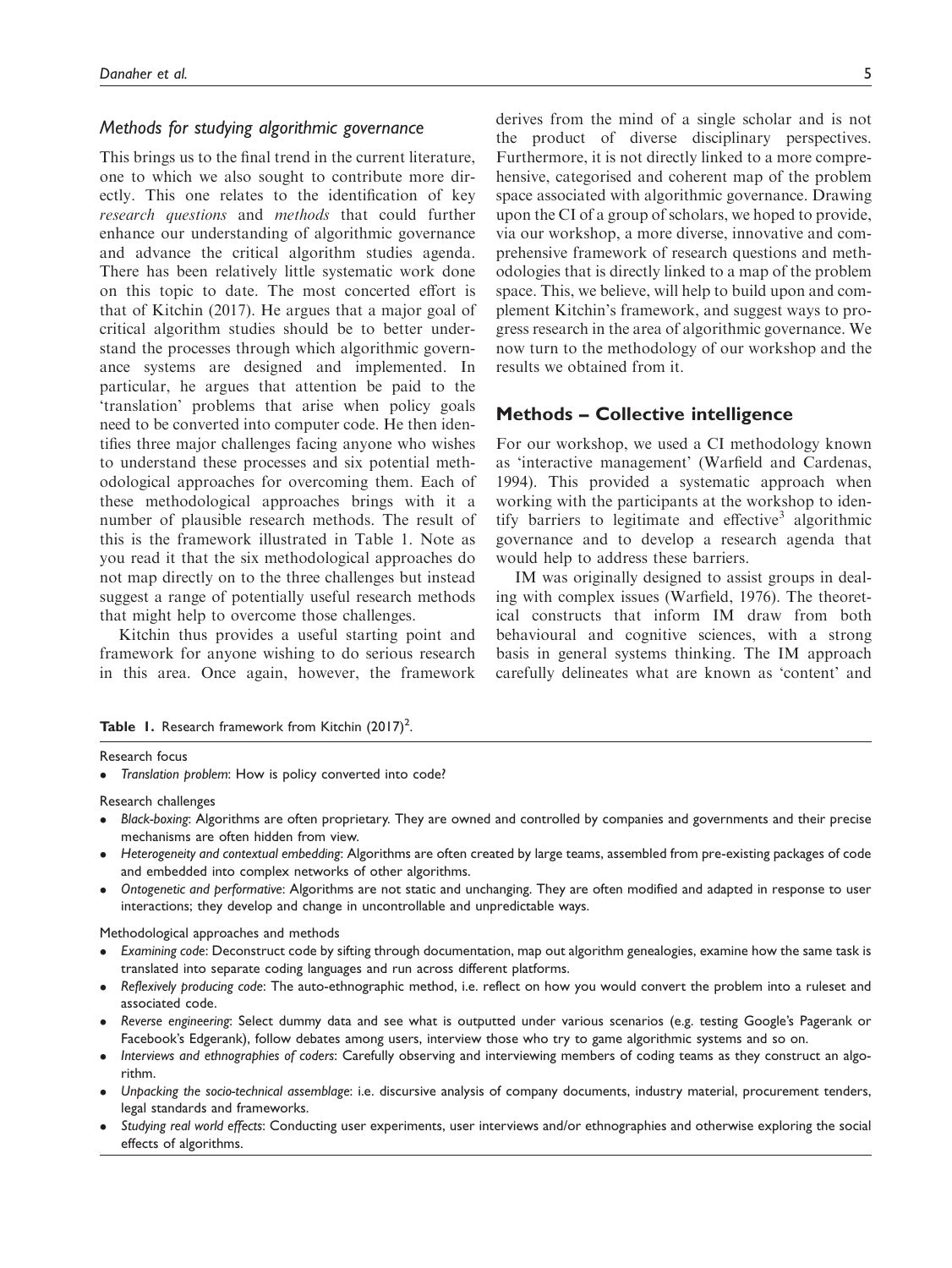'process' roles, assigning to participants to the workshop responsibility for contributing content ideas, and to the facilitator of the workshop responsibility for choosing and implementing selected processes, specifically, methodologies for generating, clarifying, structuring, interpreting and amending ideas. In an IM workshop, emphasis is given to balancing behavioural and technical demands of group work (Broome and Chen, 1992) while honouring design laws concerning variety, parsimony and saliency (Ashby, 1958; Boulding, 1966; Miller, 1956). IM has been applied in a variety of situations to accomplish many different goals, including developing instructional units (Sato, 1979), designing a national agenda for paediatric nursing (Feeg, 1988), creating computer-based information systems for organizations (Keever, 1989), assisting city councils in making budget cuts (Coke and Moore, 1981), improving the US Department of Defense's acquisition process (Alberts, 1992), promoting world peace (Christakis, 1987), improving Tribal governance process in Native American communities (Broome, 1995) and training facilitators (Broome and Fulbright, 1995). IM has also been recently used in a variety of basic science applications, for example, to design a national well-being measurement system (Hogan et al., 2015b), to understand the adaptive functions of music listening (Groarke and Hogan, 2015), critical thinking skills (Dwyer et al., 2014) and entrepreneurial competencies (Rezaei Zadeh et al., 2016).<sup>4</sup>

In a typical IM session, a group of participants who are knowledgeable about a particular situation (a) develop an understanding of a situation they face, (b) establish a collective basis for thinking about their future in relation to that situation and (c) produce a framework for effective action. IM utilizes a set of group methodologies, matched to the different phases of group interaction and the requirements of the situation. These include the nominal group technique (NGT), ideawriting, interpretive structural modelling and field and profile representations. The first two methodologies are used for generating ideas that are then structured using one or more of the latter three methodologies. Our workshop used a combination of NGT, ideawriting and field representations (see 'The process' section). To our knowledge this represents the first application of IM to examine barriers to legitimate and effective algorithmic governance and research that would help to address these barriers.

### **Participants**

A total of 15 participants (10 men, 5 women) from diverse academic and industry backgrounds were invited to attend a CI workshop as part of an

Algorithmic Governance conference at NUI Galway. All expenses relating to the event, including travel and accommodation, were funded by the Whitaker Institute at NUI Galway and the Irish Research Council. Participation was on an invitation-only basis. Participants were selected by the first and fourth authors. They were selected on the basis of their research interests and expertise, with a view to securing a reasonably diverse set of disciplinary backgrounds, and to achieving some reasonable balance representation from both genders. We did not succeed in achieving ideal balance in the latter regard but did succeed in achieving a minimal target of one-third female participants. More participants were invited (20) than could attend and participate (15), and two of the participants were self-selecting (we advertised the event within our own institution and to the colleagues of other invited participants and asked that people who were interested express their interest via email before receiving an invitation to attend). The backgrounds of the participants included computer science, law, library science, philosophy, geography, psychology, data science, political science and information systems. One of the participants was a former elected official, and several had some previous experience in the civil service. Three of the participants had a background in computer programming and had worked in industry. One of the participants was at the time employed by a company with a commercial interest in the technology, but this was declared and it was made clear that he was participating on a personal not a commercial basis. All participants were informed about the study procedure and gave their informed consent.

There are questions to be asked regarding the representativeness of the group. We sought participants on the basis of their academic and technical expertise rather than on the basis of other criteria. We reflect on some of the issues this may raise for the results of the workshop in the concluding section.

### The process

There were four steps involved in the IM process: (1) participants were asked to generate and clarify barriers to legitimate and effective algorithmic governance using a modified NGT method, (2) the facilitators categorised these barriers to create a field representation of barriers, (3) the participants engaged in multiple rounds of ideawriting and group discussion to generate and clarify research options in response to barriers, (4) the resulting idea-writing sheets were transcribed and analysed to synthesise research options for a proposed research agenda.

The nominal group technique (NGT; Delbeq et al., 1975) is a method that allows individual ideas to be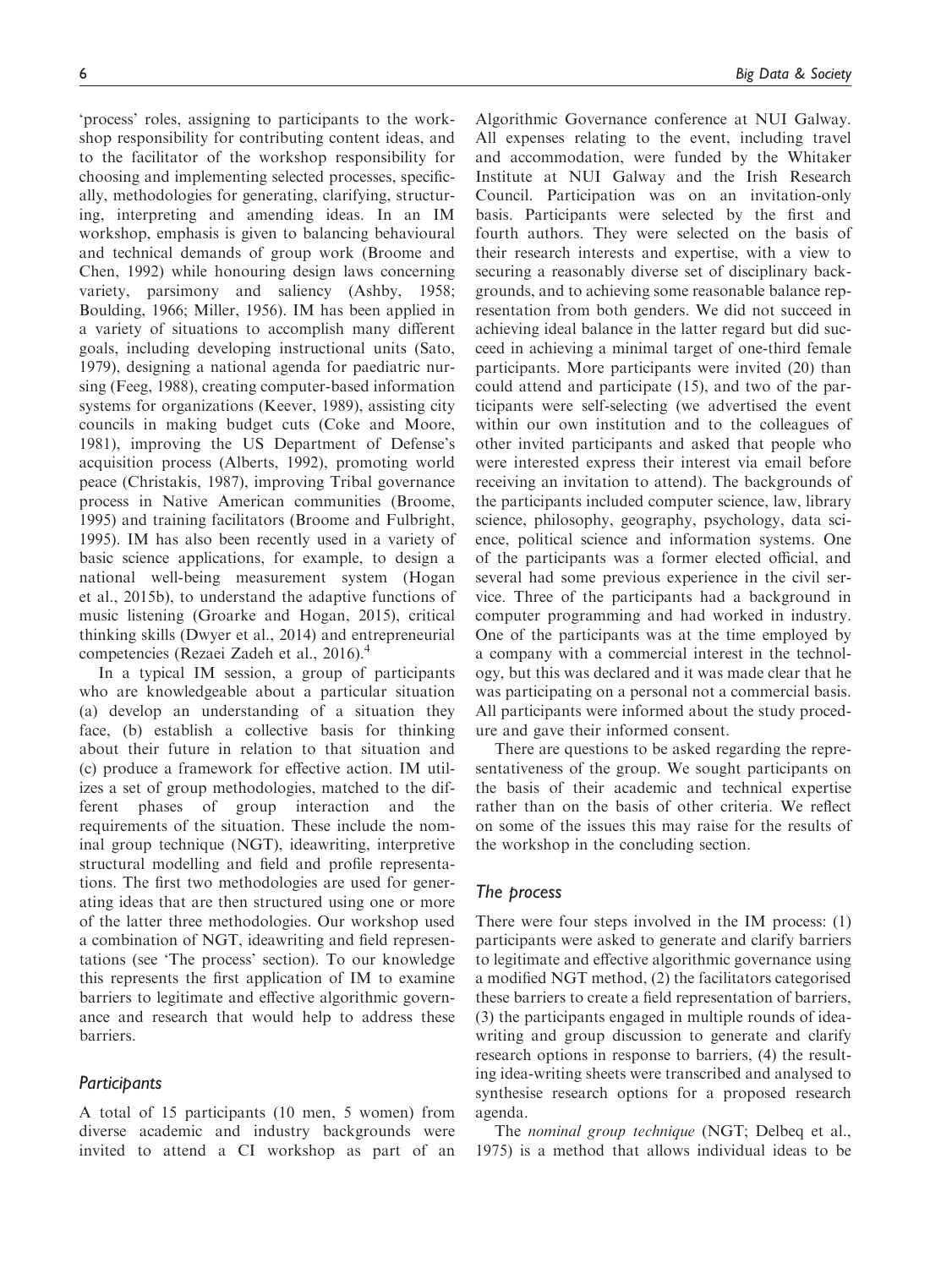pooled. A modified version of the standard face-to-face NGT method was used in the current study, with an initial pool of ideas gathered via email. The NGT method involved four steps: (a) participants were presented with a context statement and stimulus question (the question was 'what are the barriers to legitimate and effective algorithmic governance?') via email; (b) the participants generated five responses to this stimulus question by working alone and then sent their responses to the facilitators via email; (c) the facilitators recorded these ideas for posting on the walls surrounding the group at the workshop; (d) the participants engaged in a serial discussion of the listed ideas for the sole purpose of clarifying their meaning (during the first hour of the workshop).

The field representations were generated in advance of the face-to-face meeting and workshop with participants using the paired comparison method (Rezaei Zadeh et al., 2016) to compare barriers in pairs and identify categories of related barriers. Category labels were generated after related ideas had been grouped, with three interdependent coders working together to categorise a total of 57 ideas.

The ideawriting method (Paulus and Yang, 2000) was then used by participants to propose research ideas, along with stated methods and methodologies, which could facilitate understanding and help to address barriers to legitimate and effective algorithmic governance. Group members wrote their ideas on sheets of paper and exchanged them across an idea table, silently reading one another's ideas and adding to the idea set, prior to group discussion on the full set of ideas, and round-robin presentation of ideas to the facilitation team. Two trained IM facilitators facilitated the ideawriting session, which lasted for 2 hours.

# Results – Barriers, research questions and research methods

Participants identified 12 major categories of barriers to effective and legitimate algorithmic governance (see Figure 2), and an additional challenge posed by the interdisciplinary nature of the topic. They also identified a wide range of research themes (see Figure 3) and methods (see Figure 4) that could be used to address those barriers. What follows is a description of all 13 barriers along with the set of research questions and methods participants proposed to address and overcome these barriers. This constitutes the research agenda proposed by the workshop.

### Opacity of algorithms

One major concern that has emerged in the literature about algorithmic governance is the actual and potential opacity of such systems. The participants agreed that this is a problem, highlighting in particular how the lack of public and governmental understanding worked alongside intrinsic and manufactured opacity in the construction of algorithmic governance structures

To address these problems, participants suggested that we try to get a better understanding of how algorithmic systems work: how they are coded and how they can be de-coded. Several research methods were recommended. Some participants suggested that we study coders as they programme and develop algorithms 'in real time', for example by following the coding process through live video-streaming services such as Periscope, or by 'crashing' (i.e. attending and observing) hackathons. Others recommended forensic analysis and ethnographic case studies to develop an understanding of how systems are developed, with a particular focus on how machine learning systems develop rulesets that end up being used in decision-making systems. Participants also recommended that we map out the stakeholder understanding of algorithmic systems, paying particular attention to the gap between public and expert understanding of how these systems work. This could be achieved through a combination of methods, including surveys, case studies, citizen science approaches, interviews and visual qualitative methods that graph what algorithmic systems 'look like' to affected communities. Participants recommended that we study more closely how these systems are used in governance and the impact they have on targeted communities and social groups. Again, interviews, ethnographic studies, comparative analysis and longitudinal studies were suggested as appropriate methods for this. Finally, one participant suggested that we develop an index of algorithmic transparency that could be used to scrutinize and assist in the development of algorithmic governance systems. The index could be modelled on similar indexes for political transparency developed by Transparency International and developed in partnership with such an organisation.

#### Techno-utopianism

Another barrier raised by participants concerned naïve techno-optimism or utopianism among politicians and technological stakeholders. This could lead them to rush into the widespread adoption of algorithmic governance systems without properly reflecting on their potential biases and negative effects. In addressing this barrier, participants felt there was a need to assess how widespread such techno-utopianism was and clarify its causes. The use of discussion groups and observational studies was identified as a way to map current attitudes toward these technologies.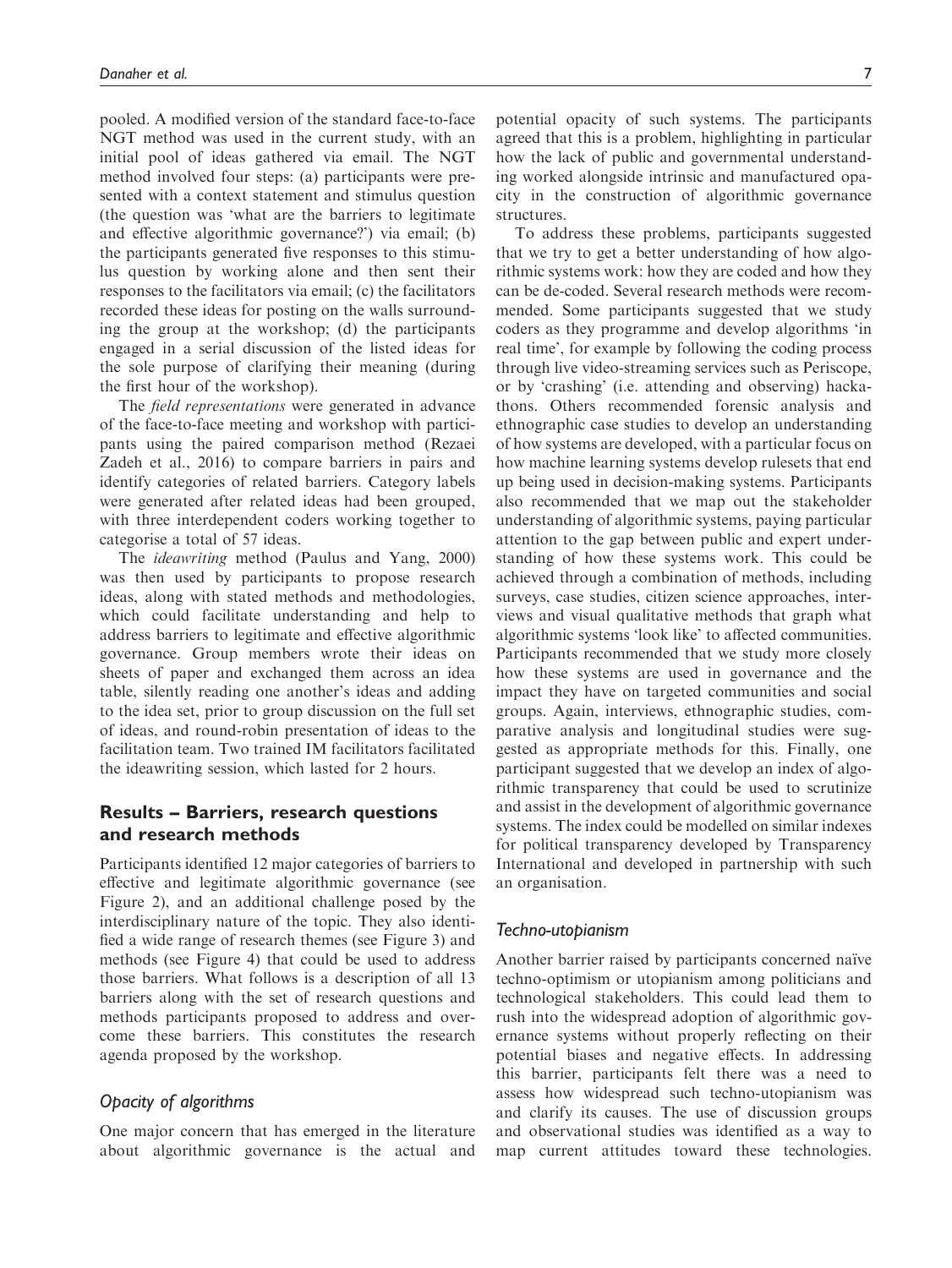



**8** Big Data & Society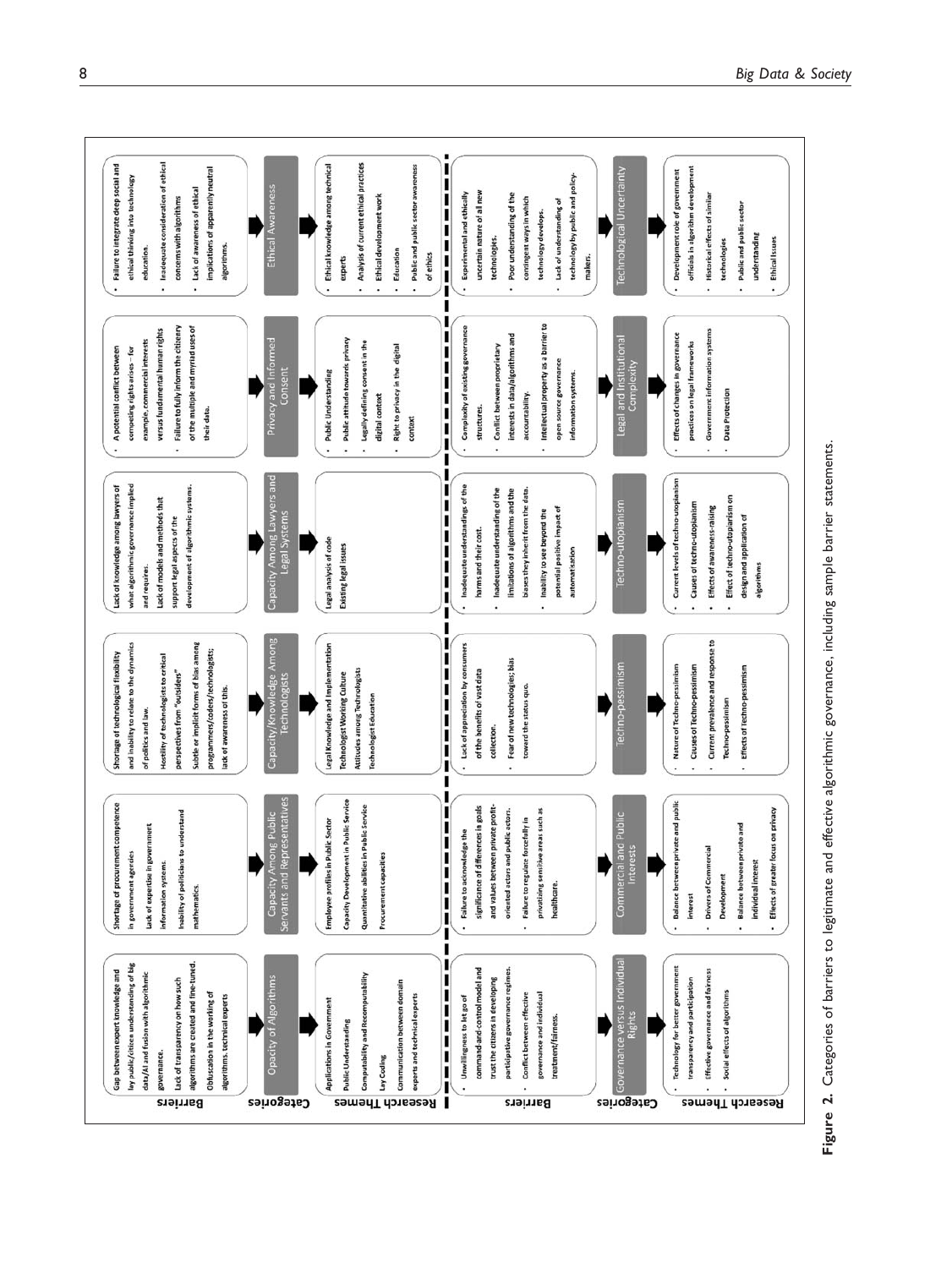

Figure 3. Key research themes in response to barriers to legitimate and effective algorithmic governance.

One participant suggested that we analyse speeches made by politicians and other key decision-makers to see how frequently they take-up 'popular science' ideas in their discussions of the technology. Careful analysis of cultural depictions and representations of the technologies was also suggested as being important when it came to understanding causes and origins of techno-utopianism. Participants felt it was important to understand the long-term effects of techno-utopianism with one person suggesting that a longitudinal corpus analysis could be used to map changes in emotional attitudes toward the technology over time. Observational and comparative case studies of coders, developers and relevant government agencies during the design and implementation of algorithmic governance systems was also suggested as a way to identify the limitations and biases that might result from techno-utopianism. In addition to this, participants felt we should explore various ways in which to raise awareness of techno-utopianism, perhaps through the use of video games and comics. In reflecting on these suggestions after the workshop, we would suggest that in order for these research methodologies to be effective, researchers would need a definition and clear measure of 'techno-utopianism'.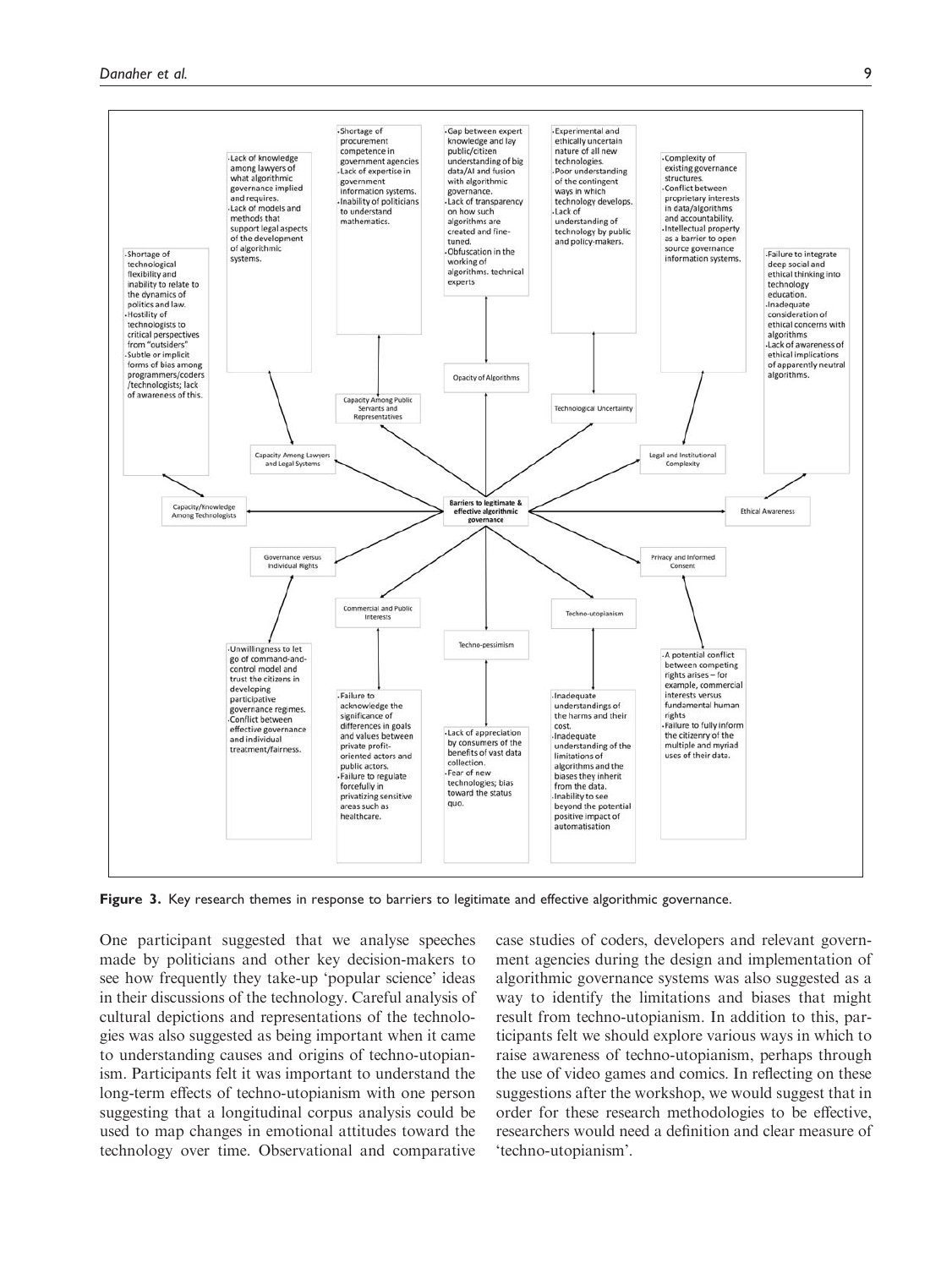

Figure 4. Frequency count of proposed research methods.

### Techno-pessimism

Contrasting with the previous barrier, several of our participants suggested that pessimism regarding advances in technology could be a barrier to effective and legitimate algorithmic governance. They proposed several lines of research to understand more about such technopessimism. They identified a need to form a common understanding of what constitutes techno-pessimism, when it may be justified, and under what conditions it applies to one specific technology or towards technology in general. Participants suggested that we look at whether harms due to the proliferation of technological devices in young peoples' lives are evident. This could shed light on whether generalised techno-pessimism is justified. Investigations into the possible harms that algorithmic governance presents, such as defamation and damage to credit were also suggested when examining a more narrow type of techno-pessimism. Another suggestion was to examine analogous historical experiences of techno-pessimism in governance.

Following the development of a coherent definition of techno-pessimism, participants suggested that

investigations into the prevalence of techno-pessimism, particularly amongst regulators, would be appropriate. This would require the development and validation of measures of techno-pessimism. The development of such measures would facilitate two further lines of research suggested by our participants, one of which would focus on the cause of techno-pessimism and the other on its effects. Participants mentioned specific causes of techno-pessimism that might warrant investigation. These were: negative experiences of technology, data protection hype, lack of knowledge, age effects, level of political engagement and the speed of release of technologies. Participants also mentioned possible effects of techno-pessimism which might warrant investigation, including the possible disadvantaging of certain sectors of society due to their fear of technology. Both quantitative and qualitative methodologies were proposed as suitable for progressing these lines of research, although a broader range of qualitative methodologies were suggested including interviews, case studies, focus groups and observational methods. Surveys and experiments were proposed as possible quantitative approaches.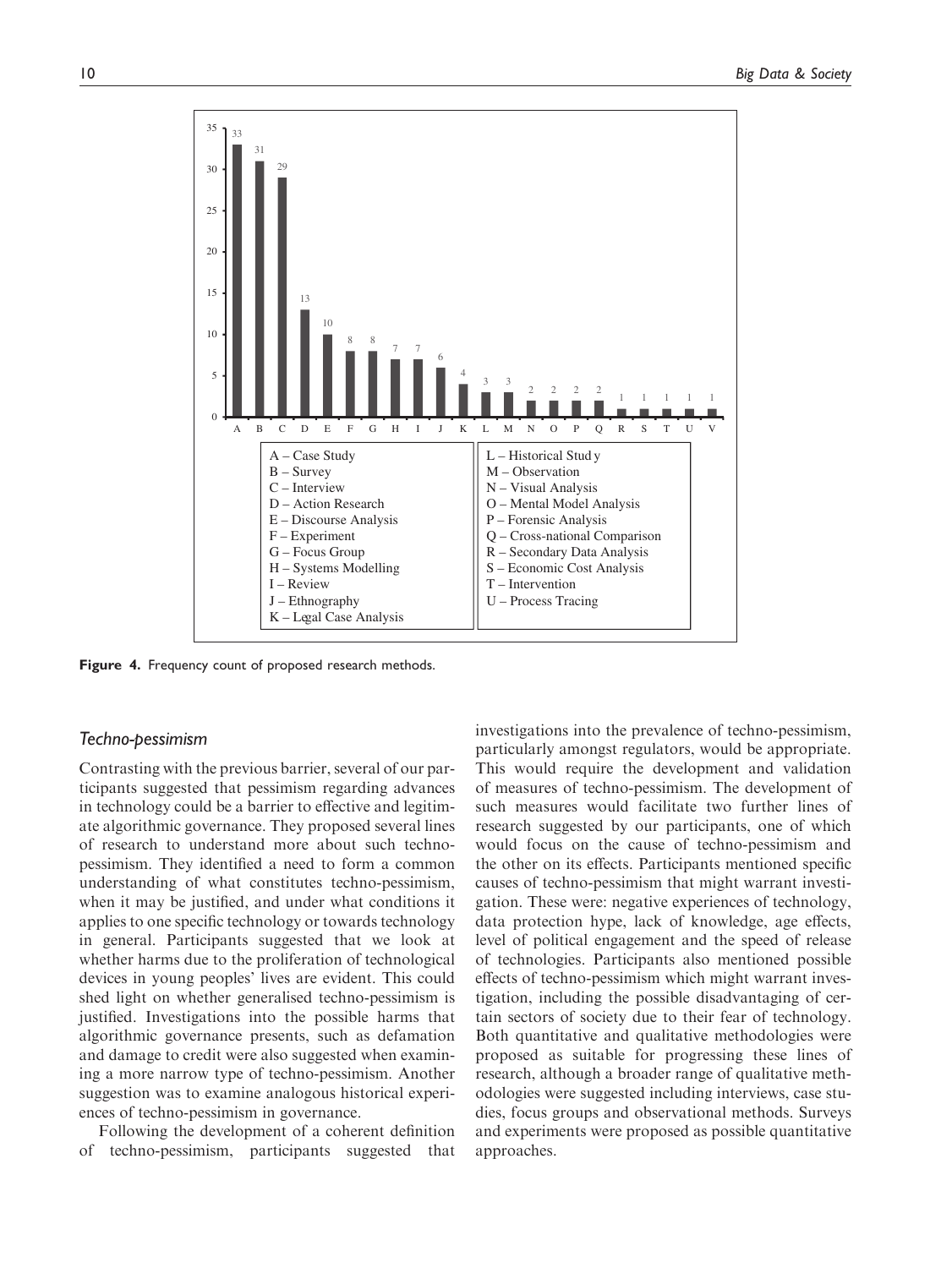# Technological uncertainty

The apparent uncertainty regarding the effects of technological development was seen as a significant barrier to effective and legitimate algorithmic governance. Participants thought that the uncertainty had both subjective and objective dimensions.

On the objective side, it was suggested that, in general, we have a poor understanding of the contingent ways in which technology develops. This was linked in our participant discussions to the experimental and ethically uncertain nature of all new technologies. Proposed research strategies included investigating the effects of technological development from both a historical and ethical standpoint. The historical approach was seen as useful for examining the unintended consequences of new information systems, and for mapping the dynamic evolution of technology. One suggestion was to acquire all documents on a completed algorithmic governance system using a Freedom of Information request in order to examine how that system changed from development to implementation.

On the subjective side, technological uncertainty was seen as a matter of perception, caused by either a lack of technological understanding or lack of interest among the public and policy-makers. Participants suggested that our research strategies focus on ascertaining the extent of such uncertainty and its causes. They felt that research could be done to see how best to address it through interviews, focus groups and awareness-raising projects. Participants also felt that the lack of clarity regarding the contribution of government officials to algorithm development in the public sector was a significant source of technological uncertainty. This suggested there was a need to investigate how major e-government systems are developed and it was suggested that this could be done using ethnographic methods. Another suggested line of research in this vein was the investigation of how policy-makers work with experts and how governments ensure that specific expertise is factored into algorithmic decision-making.

# Capacity/Knowledge among technologists

Technical experts wield a lot power when it comes to the design of effective and legitimate governance systems, but several of our participants worried that technical experts lack knowledge of the legal (and other) governance systems with which they interact. They also worried that such experts might be unaware of their own implicit biases and how they affect the coding process, and might be hostile to outsiders who lack their technical expertise.

To address these barriers, participants suggested that we get a clearer sense of the attitudes of programmers towards themselves, their work and those outside their discipline. In particular, they felt that researchers should figure out the extent to which technologists are developing their own internal culture and groupthink, the extent to which they resist critical outside perspectives, and their overall awareness of implicit biases. Developing this understanding could be achieved through case studies, surveys and interviews. Furthermore, since attitudes toward, and awareness of, law was a particular concern, our participants felt that research should focus on legal knowledge and reactions to law among technologists. This could include tests of legal knowledge, analysis of the extent to which programmers incorporate legal changes into their code, and the extent to which coders try to defend themselves from litigation in their coding decisions. Surveys, case studies and interviews were again suggested as the preferable methods. Finally, several participants recommended that we examine the educational background of technologists and consider the benefits of a broad life-long learning model for technologists.

# Capacity among public servants and representatives

In a similar vein, several of our participants were concerned that a lack of competence amongst politicians and public sector workers could be a barrier to effective and legitimate algorithmic governance. The concerns varied from questions about mathematical abilities among politicians, to questions about procurement and information systems-capacities in public sector organisations. To research these barriers, participants suggested, in the first place, that we have some clear sense of the definitions of 'capacity' and 'competence' in the public service context. Clarity could be achieved by recruiting focus groups of public service workers to cluster and refine definitions. Understanding the extent of the capacity problem in the public sector was also deemed to be an important research priority. Participants said that research should focus on identifying the levels of competence needed by key decisionmakers. This could be achieved through historical case studies of public sector organisations, qualitative and narrative interviews with key actors, interviews and focus groups analysing understandings of uncertainty, and comparative studies of different government agencies and private sector workers. Getting a better handle on politicians' competencies with mathematical reasoning and information systems was also deemed to be key research strategy. Finally, participants recommended that research should focus on how problems with competence arise and get managed within the public sector. In particular, they suggested that studies be conducted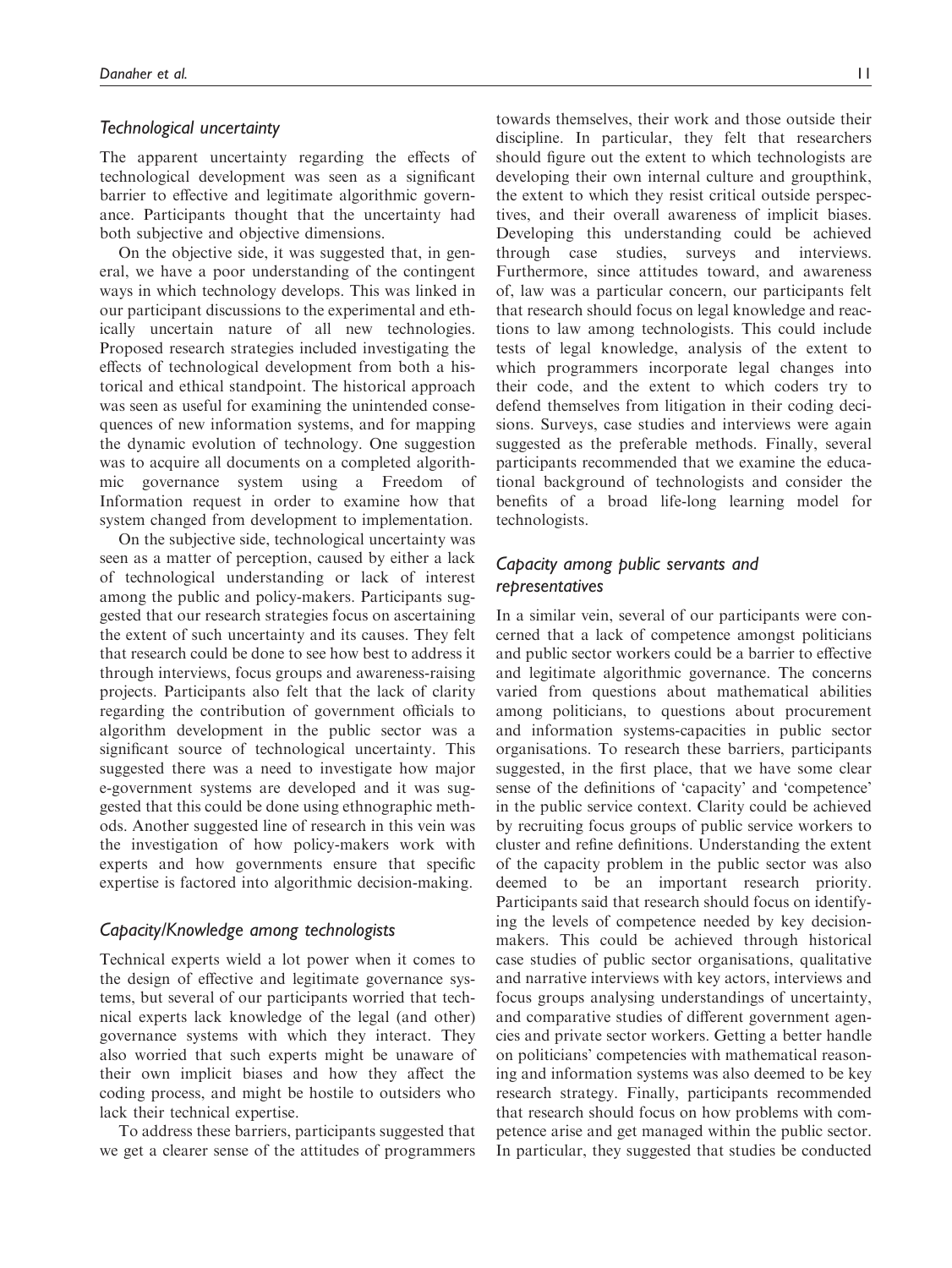on who gets recruited to the public sector, who gets decision-making authority, what is the relationship between the public and private sector, and how are people held to account when things go wrong. A number of methods were recommended in this regard, including actor-network theory methods, to map out relationships between individuals and social organisations, comparative and cross country analysis of graduate destinations, freedom of information requests to collate relevant information, and detailed case studies.

### Capacity among lawyers and legal systems

If algorithmic governance is something that is ultimately made possible and held to account through law, then it is important to understand the capacity of legal systems and legal actors to manage it. Our participants were sensitive to this need, with several expressing concerns about the training of lawyers, the inflexible and conservative nature of legal codes, and the possibility of regulatory gaps opening up which prevent people from challenging the negative outcomes of algorithmic governance. To overcome these barriers, participants suggested that we survey the extent to which legal problems are already arising from algorithmic governance systems. This could be achieved by literature reviews and interviews with key legal figures (e.g. prosecutors or regulators). The creative exploration of possible legal problems was also recommended, with one participant suggesting that this could be achieved through experimental moot courts (mock trials). Participants also suggested that we identify capacityrelated problems by analysing existing code and categorizing errors that emerge from this code according to whether they are 'technical' or 'legal' in nature. This could be enabled through case studies that combine interviews with document analysis.

### Legal and institutional complexity

Complexity and a lack of transparency about algorithms are often deemed to be barriers to legitimate governance. Our participants expressed some concerns about how complexity in legal-bureaucratic systems that implement algorithmic governance systems could contribute to these problems. Several distinct worries were expressed. Some participants worried about the complexity of bureaucratic systems in themselves; some worried about the increased complexity resulting from the use of ICT within those systems; and some worried about the ways in which laws contribute to the lack of transparency associated with algorithmic governance systems. Participants recommended that research be undertaken to address each of these three concerns. Some participants suggested that we investigate previous and existing complexities in bureaucratic systems, using historical case studies, visual cartographies of the relationships between different organisations, process tracing, and comparative studies. One participant suggested that we take advantage of our experience with existing regulatory regimes that require the collection and tracking of environmental information and conduct a detailed study of how institutions respond to regulatory change. Others suggested that we focus on how ICT is adopted and deployed within bureaucratic systems. This could be done by comparing use of proprietary and open source systems in data-management, and by conducting a mental model analysis of key stakeholders that compare how they think ICT systems work with their actual operation. Finally, one participant recommended that we investigate the way in which algorithmic governance systems are described and framed in legal cases involving privacy and data protection issues. There are many cases on these issues already and they provide insight into how legal systems might cope with algorithmic governance more generally.

### Commercial and public interests

The lack of balance between private profit-driven interests and public socially-driven interests was seen as another significant barrier. One participant noted that this lack of balance has led to a gap between the pace of the commercial development of algorithmic decisionmaking systems and the more limited applications in the public sector. The participant suggested that people in the private sector were reluctant to slow development in order to ensure effectiveness, as this would curb commercial success. Underlying this concern is the broader conflict between the values and goals of private and public bodies, which another participant said was not sufficiently acknowledged. They gave the example of the lack of regulation put in place following the privatisation of sensitive areas such as healthcare. A number of research strategies for investigating both the balance between commercial and public interests and the balance between commercial and individual interests were recommended. Regarding the former, participants suggested that the differences in perspective between government IT departments and private sector contractors should be explored through content analysis of e-government policy documents and the brochures and websites of vendors. This could help inform the development of a model of the goals and values of private and public actors. Regarding the balance between commercial interests and individual rights, participants recommended that we explore current attitudes and perspectives toward algorithmic governance and regulation, and raise awareness of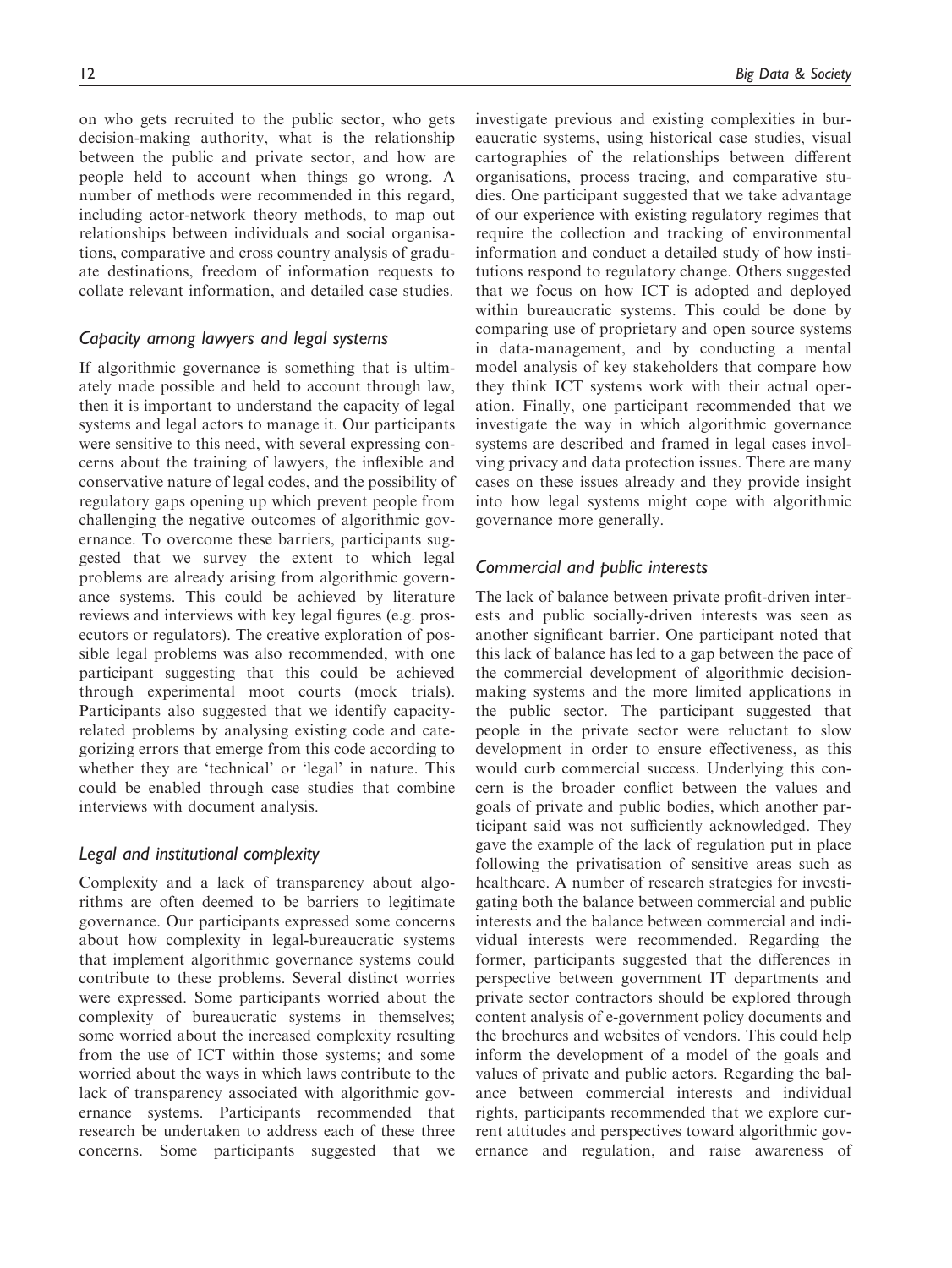algorithmic governance. Participants identified a number of secondary data methods that could advance this research strategy. These included case studies and traditional legal and economic analysis research methods. Participants also identified a number of primary data methods, including public consultation, interviews, focus groups and surveys. The final research strategy recommended by participants in relation to this barrier was to examine the effects that a greater focus on privacy might have on the legitimacy and effectiveness of algorithmic governance. Participants suggested that the practice of 'privacy by design' be researched, and potentially followed up by awarenessraising training in commercial settings. Case studies of data overload could also be used to shed light on whether more data is always better. Furthermore, methods from economics could establish whether there are benefits to more discerning data collection.

### Effective governance versus individual rights

Participants felt that, in considering the development of algorithmic decision-making technologies, care must be taken to ensure that a focus is maintained on individual rights and fair treatment, rather than solely on effective governance. For example, participants suggested that we prioritise research into the ways in which inequality and bias can be embedded in algorithms. A number of case studies already exist looking at this and it was felt that more should be undertaken. Participants also suggested that a key research priority was to examine the competition between efficiency and fairness in governance by surveying the public about their conception of effective governance. This could be combined with an investigation of into how technology can be employed to enhance government transparency and citizen participation. This strategy was suggested in response to the perceived apathy towards participative governance practices among political leaders. One participant felt that research into smart cities and their potential to enable participative governance would be a useful contribution to this research agenda. The piloting of blockchain technology as an alternative governance mechanism was also suggested as a means of increasing transparency and participation.

# Ethical awareness (or lack thereof)

In relation to ethical awareness, participants highlighted inadequate consideration of ethical concerns with algorithms and failure to integrate deep social and ethical thinking into technology education as significant barriers. They also highlighted the lack of awareness of ethical implications of apparently neutral algorithms and the failure to recognize the political ethical dimensions of Big Data. In response to these barriers, participants suggested that it would be important to examine current levels of awareness and knowledge of ethical issues in the area of algorithmic governance among coders, politicians and the public. They highlighted the value of historical analyses and case study analyses in shedding light on how understanding of ethical issues developed in analogous domains (e.g. the development of medical ethics in the field of medicine) and how analysis of specific cases of algorithmic governance can shed light on key ethical issues in political decision-making. Participants also highlighted the importance of directly analysing the ethical consequences of algorithmic governance, for example, in areas such as predictive policing and profiling, where there is potential to perpetuate ethnic bias and social dynamics within communities. Related to this is the need for an analysis of the language of politics and Big Data studies, and how ethics are reflected in the language of agency, depoliticisation, and hegemony; and how political bias might be reflected in Big Data decisions. Analyses of ethical frameworks and existing codes of practice used in both technology education and Big Data applications was also seen as important, alongside an analysis of the ethical decision-making practices of data scientists and the ethical deliberation of politicians. From a technological point of view, participants proposed that we analyse the extent to which ethical development can be incorporated into machine learning. Participants also recommended some applied research goals, such as trying to write an open-source charter of algorithmic ethics and to investigate how research ethics committees are currently handling algorithms.

### Privacy and informed consent

In relation to privacy and informed consent, participants highlighted inadequate privacy protections, failure to adequately protect human rights, dissonance between algorithmic systems and regulatory/legislative frameworks, conflict between the private and public interests, and failure to fully inform the citizenry of the multiple and myriad uses of their data as barriers. In response to these barriers, participants highlighted the importance of exploring the public's understanding of informed consent, their knowledge of the uses of their data and the uses of algorithms using surveys, interviews, vignette studies and laboratory studies. They also proposed case studies and survey studies designed to examine public attitudes toward convenience versus protection of rights (i.e. how willing are people to sacrifice privacy rights in return for cheaper and more effective services?). They highlighted the need to review the literature on privacy as defined in law and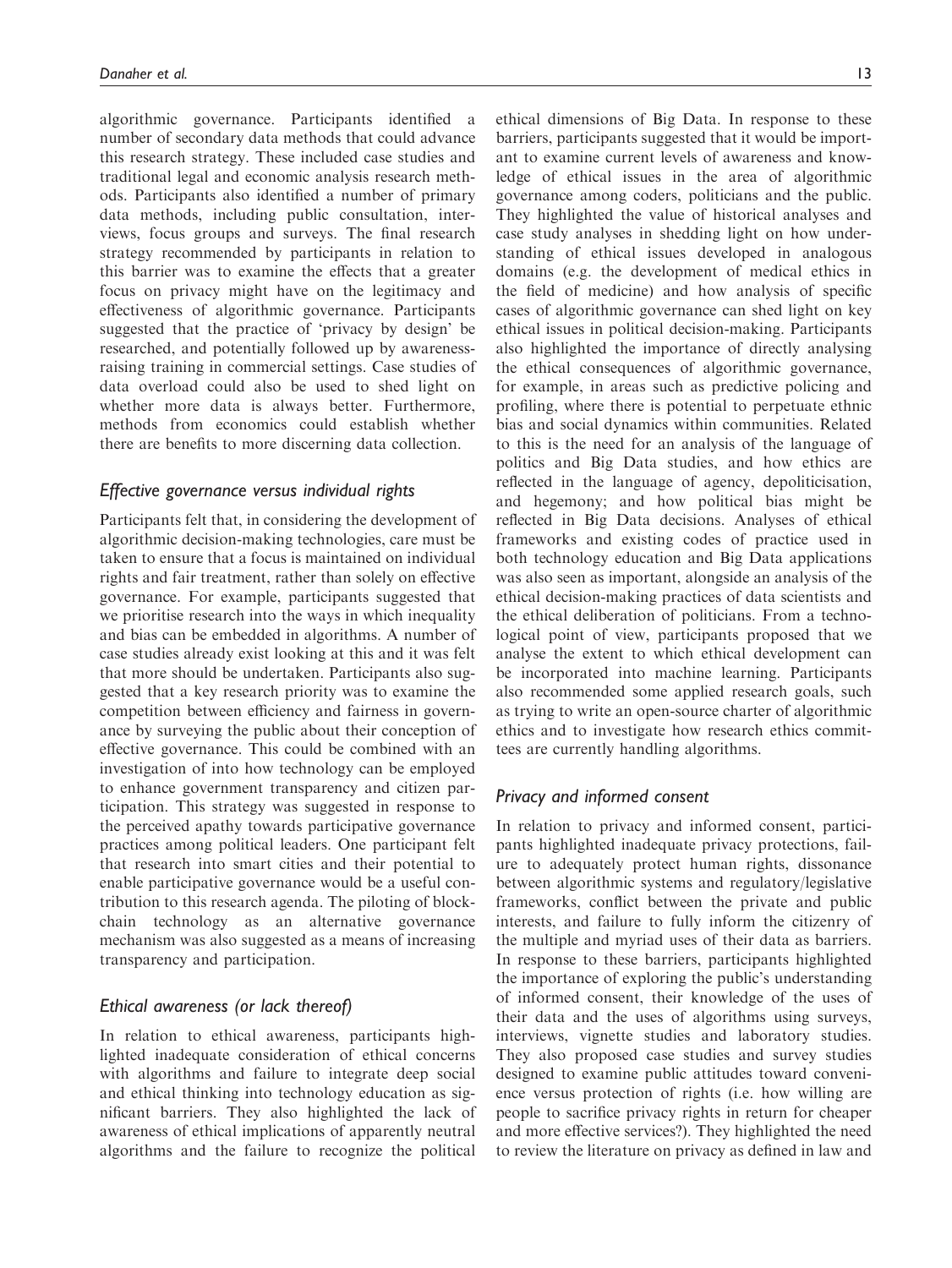the need to adopt cross-discipline studies that compare standards of consent in different legal fields.

# The challenge of interdisciplinarity

The landscape of interdependent barriers outlined above, and the range and scope of research needed to understand and overcome those barriers highlighted, to all participants, the need for interdisciplinary cooperation. This was felt by most to be a generic challenge, present in many cross-disciplinary fields of research, but one that should not be ignored. Participants noted a range of issues that may have a negative effect on progress in this regard, including the dismissal of different perspectives in the field, a continuing knowledge gap and the lack of shared perspectives between technologists and others, which results in the undertheorised nature of both approaches to algorithmic governance. Participants highlighted a separation between domain-level experts and developers that led to systems that fail to match ethical and legal requirements. They noted that inadequate communication and lack of common language and cause among academics, policy makers and private sector actors, and lack of opportunities for deep multidisciplinary engagement, were also barriers to effective and legitimate algorithmic governance. In response, participants highlighted the value of survey, interview and ethnographic studies exploring competing attitudes of technologists and social scientists and the language used by different disciplines to describe similar phenomena. They proposed research focused on the nature of successful collaboration, and case study, document, and interview analysis of existing multidisciplinary projects and the iterative collaborative development of understanding. They highlighted the need for a review of available curricula, and interviews and surveys of students and teaching professionals to examine the form of training undertaken in different disciplines and how different educational practices may perpetuate difficulties associated with interdisciplinary communication. Participants highlighted the potential to theorize and establish a common approach to multiperspectivalism using collaborative writing methodologies. They also proposed the establishment of new networks of cross-disciplinary researchers who can work together to overcome interdisciplinary challenges and advance understand of effective and legitimate algorithmic governance.

# Conclusion: Mapping the research agenda

We present the full map of barriers, research questions and research methods/strategies that was produced

through our CI workshop in Table 2. We want to conclude by explaining the contribution we believe this map makes to the existing literature on algorithmic governance, highlighting the limitations of what we did, and identifying ways in which the research agenda we produced could be developed and enhanced in the future.

We can explain the contribution most easily by comparing what the workshop produced with the existing frameworks we discussed in 'Context: Understanding algorithmic governance' section. Consider, for instance, the frameworks that have been put forward by Zarsky (Figure 1) and Kitchin (Table 1). Zarsky's was a taxonomy of the problems that arise from the use of algorithmic governance systems. This taxonomy focused on two major categories of problems (efficiency and fairness), and broke those down into a series of sub-problems. The barriers identified in our CI workshop covered much of the same territory, with participants also highlighting specific concerns about inefficiencies, biases, lack of transparency and unfairness in the implementation of these systems. But the participants went much further than Zarsky, highlighting how the efficiency and fairness problems were connected to other problems in education, public understanding, technical competence, recruitment, institutional complexity, gaps in legal standards and more. The result is a much richer understanding of the problem space involved in this debate. On top of this, our participants linked these problems to specific research questions and methodologies and thus identified ways in which we might better understand these problems and contribute to their solution.

Something similar is true when we compare the results of our workshop with the research framework proposed by Kitchin. Where he highlighted one major focus, three research challenges, and six research strategies, our participants identified 12 major barriers to effective and legitimate governance and an additional challenge relating to multidisciplinary study, at least 48 distinct research questions, and 65 research applications. There is, consequently, a different level of comprehensiveness and breadth to the results of our workshop than is currently found in the literature. To be sure, our participants identified similar challenges and methods to Kitchin, but their collective efforts produced a more fine-grained analysis of the challenges, and a more complete mapping of the research that needs to be done to address each of these challenges. On top of this, we think they hit upon some interesting and novel research methods, including the use of livestreaming video to study coders as they code, partnering with political transparency organizations to create measures of algorithmic transparency, the construction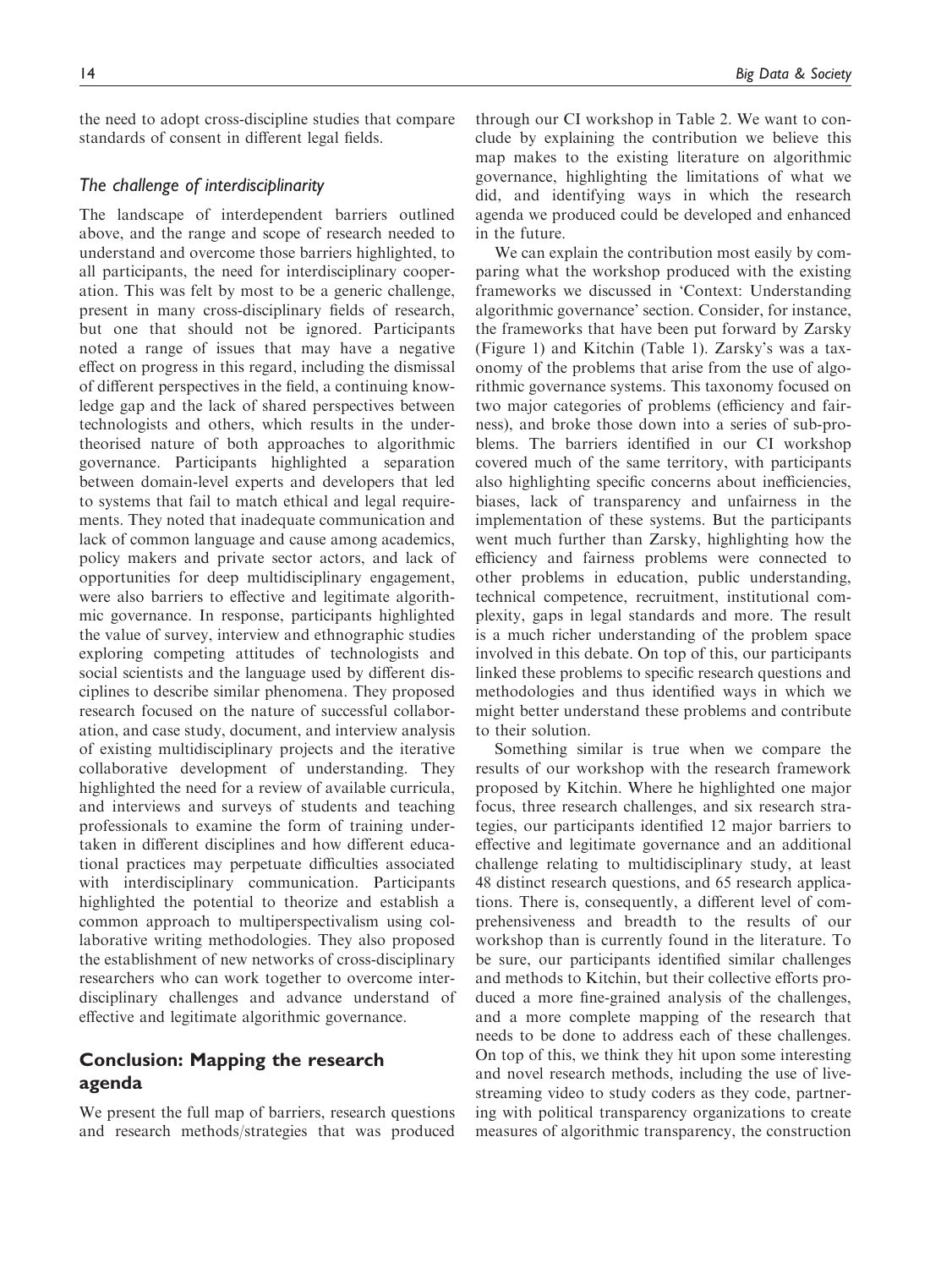of visual cartographies and the use of actor-network theory to better understand institutional and legal complexity, among many other proposed methods.

Of course there are limitations to what we produced. It is important that anyone proposing to use our agenda is aware of that. One obvious limitation concerns the representativeness of the group involved. The research agenda we developed was the product of a particular group of people, working together over a particular period of time. There is no doubt that important perspectives were missing from what we did. As we mentioned in the 'Context: Understanding algorithmic governance' section, the participants were invited on the basis of academic and technical expertise and interest. Only one of the 15 was currently employed in industry, the remaining 14 were all currently employed in academic institutions. Some of those currently employed in academia had backgrounds in industry and government, and this was one of the selection criteria, but their current form of employment no doubt limited their perspective on the issue. On top of this, although there was some attempt to achieve disciplinary and gender diversity, other forms of representativeness were not sought. As the current research literature and our research agenda itself suggests, algorithmic governance systems may embed certain forms of bias and may disproportionately affect members of minority groups (ethnic, racial, sexual, disability-related, etc.). While some of our participants may belong to such groups, we did not select them for that reason and hence the absence of a more explicit recognition and engagement with minority perspectives means that there could well be gaps in what we have produced. We would defend the appropriateness of our academic-oriented selection criteria given that our aim was to produce a research agenda that would be useful to academic researchers, but there is certainly room for others to repeat the exercise with different groups and compare the results with what we have produced.<sup>5</sup>

Allied to this, the fact that the research agenda was produced by a particular group on a particular day means that our participants will undoubtedly have overlooked or ignored other possible research questions and methods. More work needs to be done to add-in the missing perspectives and fill-in the gaps, perhaps by reconciling and cohering our agenda with those already provided. A particular concern in this regard, and one raised by several of the reviewers on this paper, was the apparent absence of more critical/radical perspectives on the topic of algorithmic governance from our research agenda. It is worth noting that such perspectives are not entirely absent from what has been produced. The barriers originally identified by the participants consisted in statements/propositions, which we then grouped together and reduced to simple descriptive labels (such as 'opacity', 'technopessimism, 'public vs. private interests' and so on). Several of these statements<sup>6</sup> – particularly those relating to techno-utopianism, inequality vs. rights, and public vs. private interests – were quite explicitly radical/critical in their focus, challenging the more mainstream liberal political focus adopted by others. These statements were displayed to all participants on the day of the workshop on the walls of the room in which the session took place. Furthermore, the workshop itself took place after a more traditional academic conference consisting of short paper presentations. Several of these papers adopted a more radical and critical perspective on the topic and those perspectives continued to be discussed in the workshop session itself.<sup>7</sup> The research agenda we have produced (see Table 2) may seem to be shorn of those perspectives, but we would argue that this is not necessarily the case. We have reduced the discussions and conversations from the day to a series of reasonably concrete research questions and methods. We would argue that several of these questions and methods are open to those who wish to pursue a more radical/critical research agenda. That said, we certainly acknowledge that the way in which we framed the workshop (asking participants to focus on the questions of legitimacy and effectiveness) had a mainstream liberal/political orientation. We encouraged participants not to take this framing for granted in their contributions, but this could have affected the results we produced. We also acknowledge that we tried to facilitate dialogue at the workshop that represented the full range of perspectives of participants, including those that were negative or critical of the possibilities for algorithmic governance.<sup>8</sup>

Despite these limitations, we would argue that by harnessing the power of CI, we have produced the most comprehensive mapping of the research agenda to date – something that researchers can begin to use and develop right now. But no research agenda is ever complete and final. They are and should be subject to critique, iterative change and development. Future CI workshops of this sort could be used to facilitate further interdisciplinary collaborations on this important topic, perhaps by trying to represent different groups in the conversation and discussion. This is likely to be made necessary anyway by the fluid and rapidly-changing nature of the technologies underlying algorithmic governance structures. Nevertheless, we think the methodology we adopted to produce this research agenda, and the agenda that was actually produced, provide a firm platform on which future researchers can build.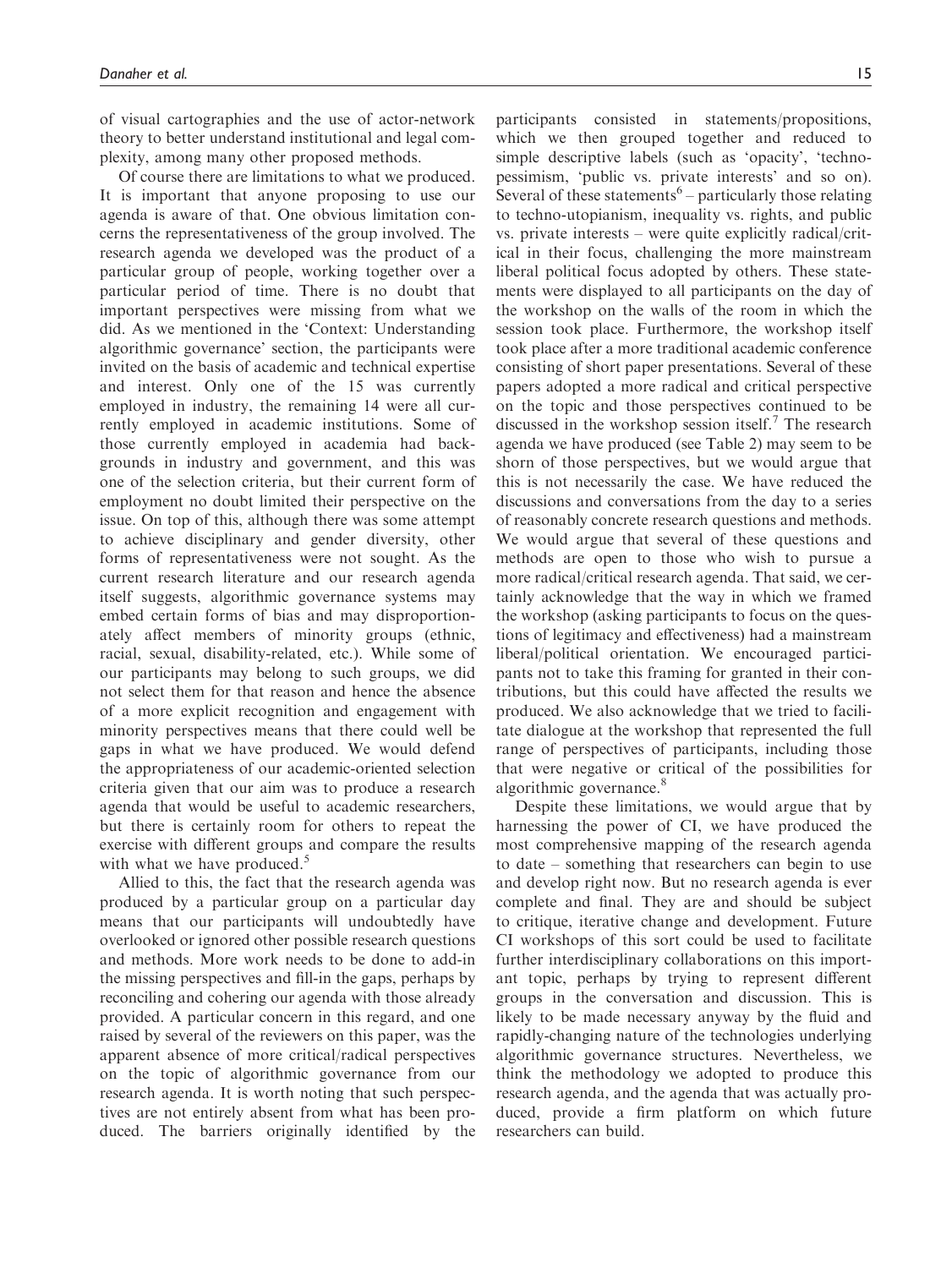| and legitimate<br>algorithmic<br>governance      | Potential research questions                                                                                                                                                                                                                                                                                                                                              | Potential research applications                                                                                                                                                                                                                                                                                                                                                                                                                                                                                                                                                                                                                              |
|--------------------------------------------------|---------------------------------------------------------------------------------------------------------------------------------------------------------------------------------------------------------------------------------------------------------------------------------------------------------------------------------------------------------------------------|--------------------------------------------------------------------------------------------------------------------------------------------------------------------------------------------------------------------------------------------------------------------------------------------------------------------------------------------------------------------------------------------------------------------------------------------------------------------------------------------------------------------------------------------------------------------------------------------------------------------------------------------------------------|
| Opacity of<br>algorithms                         | How are algorithms coded?<br>Can they be decoded?<br>How are they understood by those<br>affected?<br>How are they used in governance?<br>How do they affect relevant commu-<br>nities?<br>Can we measure the transparency of<br>algorithms?                                                                                                                              | Study coders as they programme in real time using video-streaming<br>services like periscope or at hackathons.<br>Forensic analysis of algorithms (source code; pseudo-code, etc.)<br>Ethnographic case studies of programmers<br>Surveys, case studies, citizen science, interviews and visual qualitative<br>methods to find out how stakeholders understand these systems.<br>Interviews, ethnographic studies, comparative analysis and longitudi-<br>nal studies of communities affected by algorithmic governance.<br>Develop an index of algorithmic transparency, working in consulta-<br>tion with organisations who measure political transparency |
| Techno-utopianism                                | How widespread is techno-utopianism?<br>How frequently are appeals made to<br>techno-utopian ideals in political cir-<br>cles?<br>What are the long-term effects of<br>techno-utopianism?<br>What are the limitations and biases that<br>result from techno-utopianism?                                                                                                   | Discussion groups and observational studies to map out current<br>attitudes toward the technology<br>Analysis of political speeches and cultural representations of tech-<br>nologies.<br>Longitudinal corpus analysis to map changes in emotional attitudes<br>towards technology over time.<br>Observational and comparative studies of coders, developers and<br>relevant government agencies during the design and implementa-<br>tion of algorithmic governance systems.<br>Awareness-raising exercises of techno-utopianism through the use of<br>video games and comics.                                                                              |
| Techno-pessimism                                 | Can we form a common understanding<br>of techno-pessimism?<br>When is techno-pessimism justified?<br>Under what conditions is techno-pes-<br>simism narrowly focused on one<br>technology or broadly focused<br>towards technology in general?<br>How prevalent is techno-pessimism?<br>What are the causes of techno-<br>pessimism?                                      | Empirical investigations (surveys. interviews, experiments, etc.) of<br>harms to people due to the proliferation of algorithmically-<br>mediated devices.<br>Investigation of specific harms resulting from techno-pessimism such<br>as defamation and harm to credit.<br>Historical case analysis of periods of techno-pessimism in governance.<br>Surveys, experiments, interviews, observational studies and focus<br>groups with regulators and other key figures involved in algorith-<br>mic governance in order to determine prevalence and causes of<br>techno-pessimism.                                                                            |
| Technological<br>uncertainty                     | Do people understand the contingent<br>and uncertain ways in which tech-<br>nology develops?<br>What historical examples are there of<br>unintended consequences arising<br>from technological uncertainty? Can<br>we learn from such examples?<br>Is there a lack understanding and<br>interest in technological develop-<br>ment among the public and policy<br>makers? | FOI requests and document analysis on all documents relating to the<br>construction of an algorithmic governance system in order to<br>examine how the system changed from development to imple-<br>mentation.<br>Interviews, focus groups and ethnographic studies of policy-makers<br>and technological experts as systems are developed.<br>Interviews, focus groups, ethnographic studies and awareness-raising<br>projects in order to track lack of understanding and the gap<br>between expert and public knowledge.                                                                                                                                  |
| Capacity/<br>Knowledge<br>among<br>technologists | Do technical experts lack knowledge of<br>the legal and governance systems<br>with which they interact?<br>Are technical experts aware of their<br>own implicit biases and how these<br>might affect the coding process?                                                                                                                                                  | Case studies, surveys and interviews directed at:<br>- Assessing overall awareness of implicit bias<br>- Internal culture and groupthink among organisations building algo-<br>rithmic governance systems<br>- Understanding and knowledge of governance systems.<br>- Figuring out the extent to which coders try to defend themselves                                                                                                                                                                                                                                                                                                                      |

Are technical experts hostile to outsiders who lack their technical

expertise?

### Table 2. A research agenda for algorithmic governance

Tests and quizzes of legal and regulatory knowledge.

from litigation in coding decisions

Barriers to effective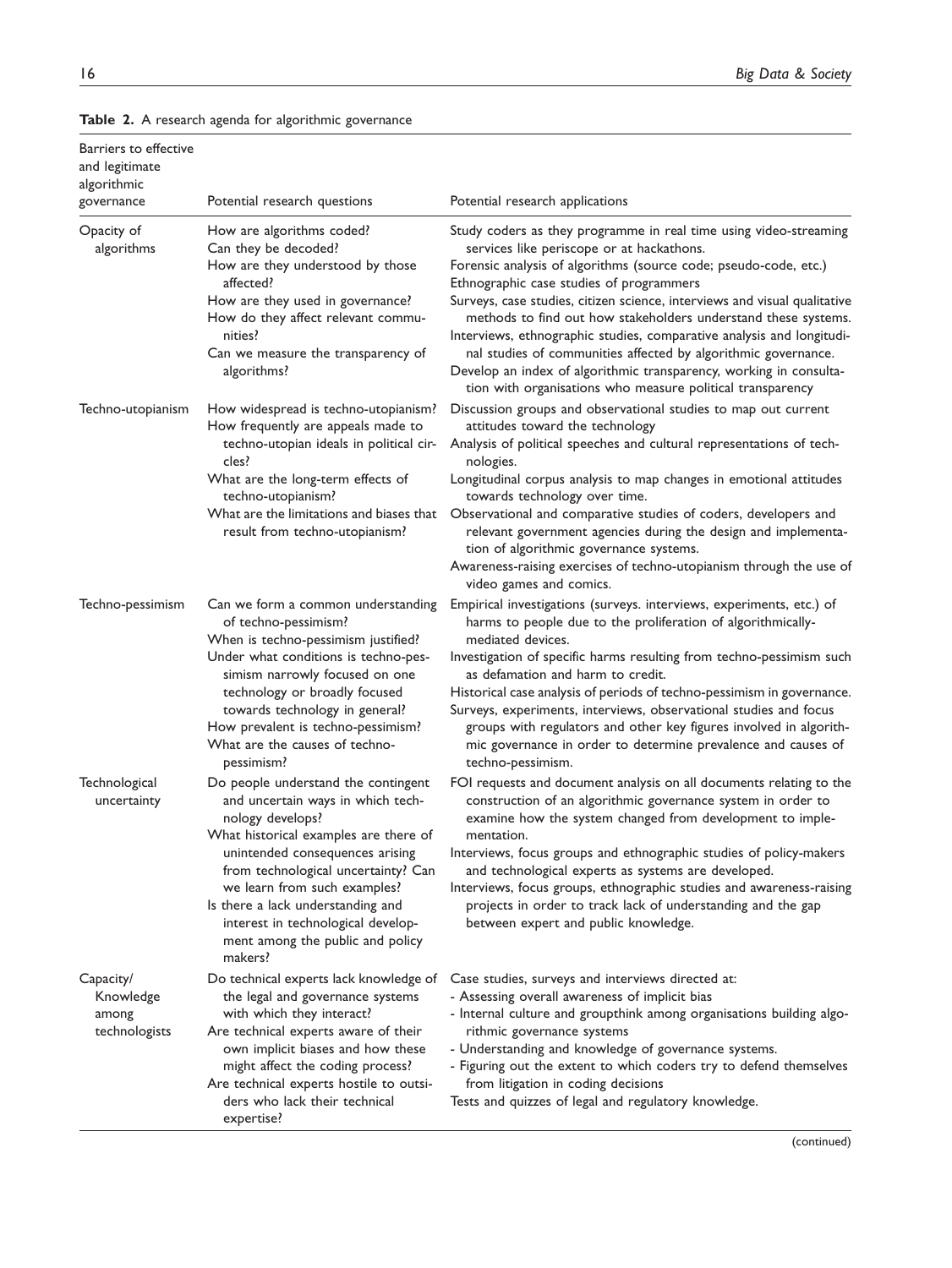### Table 2. Continued

| Barriers to effective<br>and legitimate<br>algorithmic      |                                                                                                                                                                                                                                                                                                                                                                                                                                                                                                                                                                                                       |                                                                                                                                                                                                                                                                                                                                                                                                                                                                                                                                                                                                                                                                                                                                                                            |
|-------------------------------------------------------------|-------------------------------------------------------------------------------------------------------------------------------------------------------------------------------------------------------------------------------------------------------------------------------------------------------------------------------------------------------------------------------------------------------------------------------------------------------------------------------------------------------------------------------------------------------------------------------------------------------|----------------------------------------------------------------------------------------------------------------------------------------------------------------------------------------------------------------------------------------------------------------------------------------------------------------------------------------------------------------------------------------------------------------------------------------------------------------------------------------------------------------------------------------------------------------------------------------------------------------------------------------------------------------------------------------------------------------------------------------------------------------------------|
| governance                                                  | Potential research questions                                                                                                                                                                                                                                                                                                                                                                                                                                                                                                                                                                          | Potential research applications                                                                                                                                                                                                                                                                                                                                                                                                                                                                                                                                                                                                                                                                                                                                            |
| Capacity among<br>public servants<br>and<br>representatives | What does capacity and competence<br>mean in the public service context?<br>Do politicians and public servants<br>understand how algorithmic govern-<br>ance systems work?<br>What levels of competence are needed<br>among key decision-makers when it<br>comes to algorithmic governance?<br>How do competence problems arise<br>and get managed within the public<br>sector?<br>What is the relationship between the<br>public and private sector?<br>How are actors held to account when<br>something goes wrong?<br>Who gets hired in the public service to<br>deal with algorithmic governance? | Focus groups of public service workers to cluster and refine defini-<br>tions of capacity and competence.<br>Historical case studies on capacity-related problems in public service.<br>Narrative interviews and focus groups to assess needed levels of<br>competence.<br>Comparative studies of competence and understanding across gov-<br>ernment agencies and private sector workers.<br>Actor network theory methods to map out relationships between<br>individuals and social organisations.<br>Comparative and cross country analysis of graduate destinations.<br>Freedom of information requests combined with detailed case studies<br>of competence failures/successes.                                                                                       |
| Capacity among<br>lawyers and legal<br>systems              | What legal problems are arising from<br>the emergence of algorithmic gov-<br>ernance systems?<br>Are regulatory gaps opening up as a<br>result of algorithmic governance?<br>Is the training of lawyers adequate to<br>deal with the challenges emerging<br>from algorithmic governance?                                                                                                                                                                                                                                                                                                              | Case studies and literature reviews of problems emerging in existing<br>litigation.<br>Interviews with key legal actors, e.g. prosecutors and regulators.<br>Experimental moot courts to explore new problems and gaps that<br>might be arising.<br>Analyse existing code and categorising errors that emerge according<br>to whether they are technical or legal in nature. Combine this with<br>interviews and document analysis.                                                                                                                                                                                                                                                                                                                                        |
| Institutional and<br>legal complexity                       | How complex are bureaucratic systems<br>in themselves?<br>Does the level of complexity increase<br>as a result of increased use of ICT<br>within bureaucratic systems?<br>Do laws contribute to a lack of algo-<br>rithmic transparency?                                                                                                                                                                                                                                                                                                                                                              | Historical case studies of bureaucratic complexity<br>Visual cartographies to map relationships between different organi-<br>sations, combined with process tracing and comparative studies.<br>Study systems that already track and collate information (e.g. envir-<br>onmental regulatory systems) and conduct detailed analyses of<br>response to regulatory change.<br>Compare use of proprietary and open source systems in data-man-<br>agement.<br>Conduct mental model analysis of key stakeholders in regulatory<br>systems to compare how they think ICT systems work with their<br>actual operation.<br>Investigate the ways in which algorithmic governance systems are<br>described and framed in existing legal case law on privacy and data<br>protection. |
| Clash between<br>commercial and<br>public interests         | Is there a reluctance to slow techno-<br>logical development down in order<br>to ensure effectiveness and legiti-<br>macy?<br>Is there a failure to acknowledge the<br>clash of values between public and<br>private bodies, particularly when<br>algorithmic governance systems are<br>being created?<br>Are we/Can we balance commercial<br>interests and individual rights?<br>What are the commercial/public effects<br>of a greater focus on privacy?                                                                                                                                            | Content analysis of e-government policy documents and brochures<br>and websites of commercial service providers.<br>Economic and legal case studies of attitudes toward and use of<br>algorithmic governance systems.<br>Cost-benefit analysis regarding risks/rewards of greater data collec-<br>tion.<br>Public consultation, interview, focus groups and surveys to explore<br>existing attitudes toward and understanding of the values under-<br>lying algorithmic governance systems.<br>Empirical investigation (interviews, ethnographies, surveys) of 'privacy<br>by design' practices.                                                                                                                                                                           |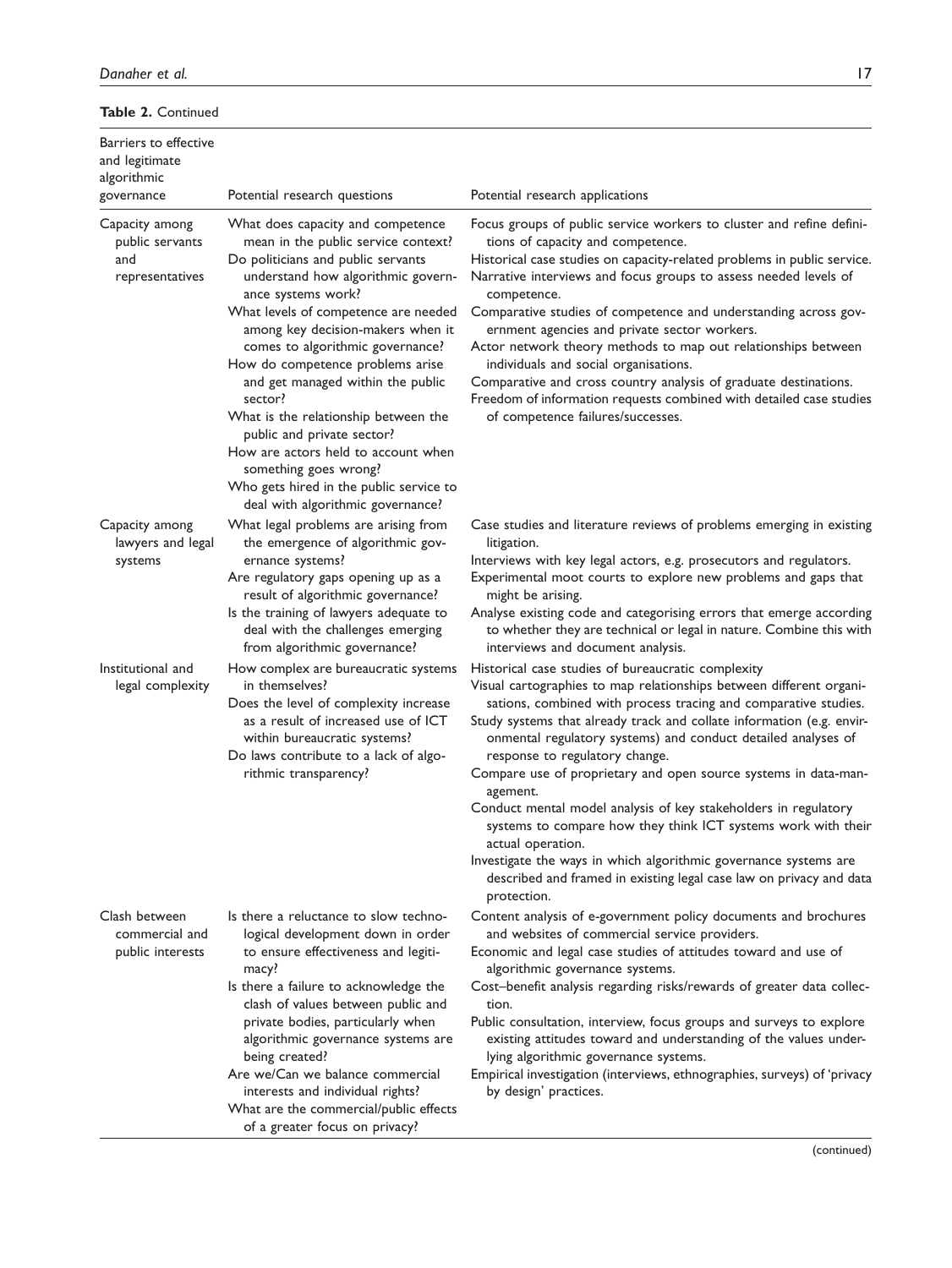# Table 2. Continued

| Barriers to effective<br>and legitimate<br>algorithmic  |                                                                                                                                                       |                                                                                                                                                                                                                                                                                                                                                                         |  |
|---------------------------------------------------------|-------------------------------------------------------------------------------------------------------------------------------------------------------|-------------------------------------------------------------------------------------------------------------------------------------------------------------------------------------------------------------------------------------------------------------------------------------------------------------------------------------------------------------------------|--|
| governance                                              | Potential research questions                                                                                                                          | Potential research applications                                                                                                                                                                                                                                                                                                                                         |  |
| Effective govern-<br>ance versus indi-<br>vidual rights | Is effective governance being pursued at<br>the expense of individual rights and<br>fairness?                                                         | More case studies on biased effects of algorithmic governance sys-<br>tems.<br>Surveys of public opinion of what they understand by effective gov-                                                                                                                                                                                                                      |  |
|                                                         | How can inequality and bias be<br>embedded in algorithmic govern-<br>ance?                                                                            | ernance.<br>Case studies of existing programmes (e.g. smart cities) to see how<br>they facilitate transparency and participative governance.                                                                                                                                                                                                                            |  |
|                                                         | How can technology enhancement<br>government transparency and citizen<br>participation?                                                               | Pilot studies of alternative governance systems such as blockchain<br>technologies to see if they facilitate greater transparency and<br>participation.                                                                                                                                                                                                                 |  |
| Ethical awareness<br>(or lack thereof)                  | What are the current levels of ethical<br>awareness and knowledge among<br>coders, politicians and the public?<br>How are biases and ethical problems | Historical and case study analyses of how understanding of ethical<br>issues developed in analogous domains (e.g. medical ethics)<br>Surveys, interviews and tests of ethical awareness among coders,<br>politicians and public.                                                                                                                                        |  |
|                                                         | currently created through algorith-<br>mic governance systems?<br>Could ethical codes for algorithmic                                                 | Empirical studies (experiments, surveys, ethnographies) of the ethical<br>consequences of algorithmic governance, e.g. predictive policing<br>systems.                                                                                                                                                                                                                  |  |
|                                                         | governance be developed?                                                                                                                              | Linguistic analysis of the language used in discussions of Big Data and<br>algorithmic governance.<br>Forensic analysis of existing codes of practice in technology education                                                                                                                                                                                           |  |
|                                                         |                                                                                                                                                       | and Big Data applications.<br>Empirical examination of ethical decision-making practices among<br>data scientists and politicians.                                                                                                                                                                                                                                      |  |
|                                                         |                                                                                                                                                       | Develop machine learning models that can incorporate ethical<br>learning - measure their effectiveness.<br>Write an open source charter of algorithmic ethics.                                                                                                                                                                                                          |  |
| Privacy and<br>informed                                 | How do the public understand<br>informed consent?                                                                                                     | Case studies, surveys and interviews on public understanding of<br>informed consent.                                                                                                                                                                                                                                                                                    |  |
| consent                                                 | Do the public know how their data is<br>used in algorithmic governance sys-                                                                           | Case studies and surveys of public attitudes toward convenience of<br>technology versus protection of rights.                                                                                                                                                                                                                                                           |  |
|                                                         | tems?<br>Are privacy and informed consent                                                                                                             | Literature reviews on privacy and informed consent protections in<br>law.                                                                                                                                                                                                                                                                                               |  |
|                                                         | protocols effective in protecting<br>human rights abuses?                                                                                             | Comparative analysis of consent standards across different areas of<br>law.                                                                                                                                                                                                                                                                                             |  |
| Research challenge                                      | Key question                                                                                                                                          | Strategies for addressing the challenge                                                                                                                                                                                                                                                                                                                                 |  |
| Interdisciplinarity                                     | How do we ensure successful interdis-<br>ciplinary collaboration on problems<br>of this sort?                                                         | Case study, document analysis and interviews of existing multidisi-<br>plinary research agendas.<br>Review curricula and interview and survey students and teachers<br>across existing disciplines.<br>Collaborative writing methodologies to theorise a common approach<br>to multiperspectival research.<br>Establish new networks of cross-disciplinary researchers. |  |

# Declaration of conflicting interests

One of the authors (Behan) works for a company (IBM) with a commercial interest in the type of technology being discussed. However, his contribution to this article is strictly in a personal capacity.

### Funding

The authors would like to acknowledge the funding of the Irish Research Council (New Horizons Grant) and the Whitaker Institute, NUI Galway, without whose support this paper would not have been possible.

# **Notes**

1. This figure was created by the lead author of the current paper and is based on the discussion in Zarsky (2016). It was approved by Zarsky in correspondence with the lead author.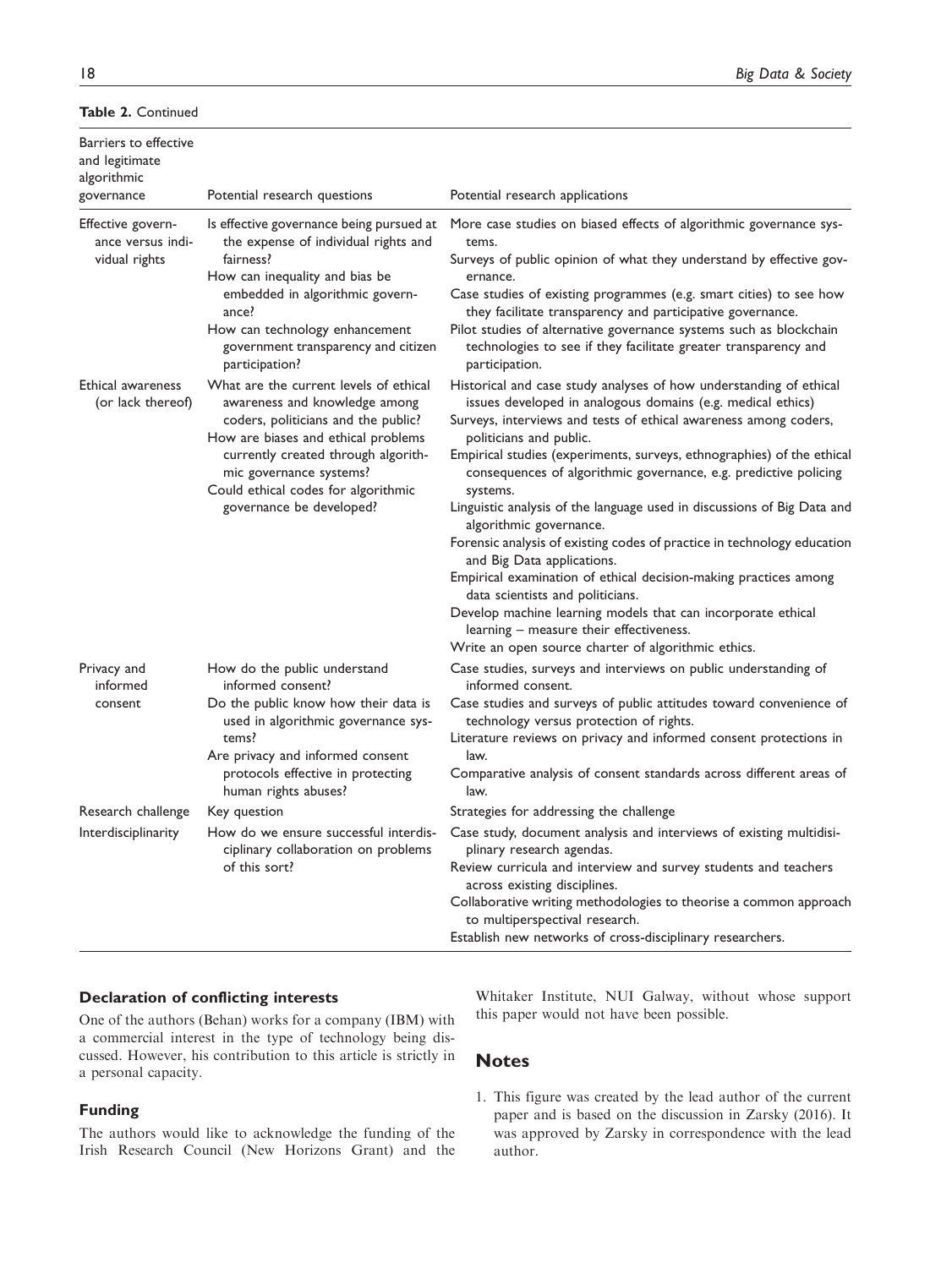- 2. This table was created by the lead author based on the discussion in Kitchin (2017). It does not appear in Kitchin's original paper.
- 3. We focused on the concepts of 'legitimacy' and 'effectiveness' due to the fact that (a) they seemed sufficiently capacious to cover a number of concerns one might have about this technology, (b) were similar to concepts used in the pre-existing literature on the problems of algorithmic governance (e.g. Danaher, 2016; Zarsky, 2016) and (c) were broadly acceptable within mainstream liberal-democratic theory (Peter, 2017). We were conscious, however, that focusing the inquiry on these two concepts could bias/ narrow the results of our study since they may be thought to exclude more radical and critical theoretical perspectives on algorithmic governance. To overcome this problem we encouraged participants in our workshop to feel free to question the conceptual framework that we used. We reflect on our successes and failures in this regard in the concluding section.
- 4. Groupwork methodologies have their problems. For example, the different processes used by a group to generate, critique and refine an idea set can lead to excessively convergent thinking and be excessively reliant on common knowledge (and hence not on the knowledge provided by the unique individual perspectives that are present in the group). We were conscious of these issues in the design of our workshop and the IM techniques we used (NGT, ideawriting, field representations) have been designed to overcome some of the common pitfalls of groupwork. For a longer discussion of the problems with groupwork and the techniques that can be used to address them, we recommend that the reader consult some of the second author's previously published work (Hogan et al., 2014, 2015a), as well as the very comprehensive discussion in Straus et al. (2009).
- 5. As one of our reviewers pointed out, there are issues even within academia concerning the representativeness of our group. After all, not everyone has the time to travel to attend and participate in a workshop of this sort. We tried to mitigate against this to some extent by ensuring that the event took place outside of teaching time (for the Irish participants) and during the ordinary working day. Just over a third of the participants were locally-based (i.e. attending an event that took place at their ordinary place of employment) so they should not have faced any greater difficulties in attending than they would ordinarily have faced in attending work. For those travelling from other institutions, difficulties in taking time out to attend would certainly be a greater issue and was the stated reason for most of the rejected invitations.
- 6. These statements are on file with the authors.
- 7. Approximately half of the papers were published in an abbreviated form in the September/October 2016 edition of the journal Computers and Law. The more radical/critical perspective is on display in at least one of these published papers: Morison 'Algorithmic Governmentality: Techno-Optimism and the Move to the Dark Side' – available at [https://www.scl.org/articles/3714-algorithmic-gov](https://www.scl.org/articles/3714-algorithmic-governmentality-techo-optimism-and-the-move-towards-the-dark-side)[ernmentality-techo-optimism-and-the-move-towards-the](https://www.scl.org/articles/3714-algorithmic-governmentality-techo-optimism-and-the-move-towards-the-dark-side)[dark-side](https://www.scl.org/articles/3714-algorithmic-governmentality-techo-optimism-and-the-move-towards-the-dark-side)

8. Another issue, as one of the reviewers to the paper pointed out, has to do with the 'algorithmic' nature of the collective intelligence method. It might seem ironic and odd that we have used a quasi-algorithmic method for producing a research agenda about algorithmic governance. We appreciate this irony. But we think there are broad (any rulefollowing process) and narrow (a computerized, automated rule-following system) interpretations of what it means for something to be 'algorithmic'. Our research method was algorithmic in a broad sense, but we are not sure that it is algorithmic in the narrow sense and the narrow sense is the one covered by the proposed research agenda. Nevertheless, there is an interesting 'meta' research question to be posed about the method and whether it compounds or alleviates concerns about algorithmic (in the narrow sense) governance.

### **References**

- Alberts H (1992, March) Acquisition: Past, present and future. Paper at the meeting of the Institute of Management Sciences and Operations Research Society, Orlando, FL.
- Aneesh A (2006) Virtual Migration. Durham, NC: Duke University Press.
- Aneesh A (2009) Global labor: algocratic modes of organization. Sociological Theory 27(4): 347–370.
- Ashby WR (1958) Requisite variety and its implications for the control of complex systems. Cybernetica 1(2): 1–17.
- Boulding KE (1966) The Impact of the Social Sciences. New Brunswick, NJ: Rutgers University Press.
- Broome BJ (1995) Collective design of the future: Structural analysis of tribal vision statements. American Indian Quarterly 19: 205–228.
- Broome BJ and Chen M (1992) Guidelines for computerassisted group problem-solving: Meeting the challenges of complex issues. Small Group Research 23(2): 216–236.
- Broome BJ and Fulbright L (1995) A multi-stage influence model of barriers to group problem solving. Small Group Research 26: 25–55.
- Burrell J (2016) How the machine thinks: Understanding opacity in machine learning systems. Big Data and Society. Epub ahead of print 2016. DOI: 10.1177/ 2053951715622512. Available at: [http://journals.sagepub.](http://journals.sagepub.com/doi/abs/10.1177/2053951715622512) [com/doi/abs/10.1177/2053951715622512](http://journals.sagepub.com/doi/abs/10.1177/2053951715622512) (accessed 1 September 2017).
- Carr N (2015) The Glass Cage: Where Automation is Taking Us. London: The Bodley Head.
- Christakis AN (1987) Systems profile: The Club of Rome revisited. Systems Research 4: 53–58.
- Citron D and Pasquale F (2014) The scored society: Due process for automated predictions. Washington Law Review 86: 101.
- Coke JG and Moore CM (1981) Coping with a budgetary crisis: Helping a city council decide where expenditure cuts should be made. In: Building City Council Leadership Skills: A Casebook of Models and Methods, Washington, DC: National League of Cities, pp. 72–85.
- Cormen T (2013) Algorithms Unlocked. Cambridge, MA: MIT Press.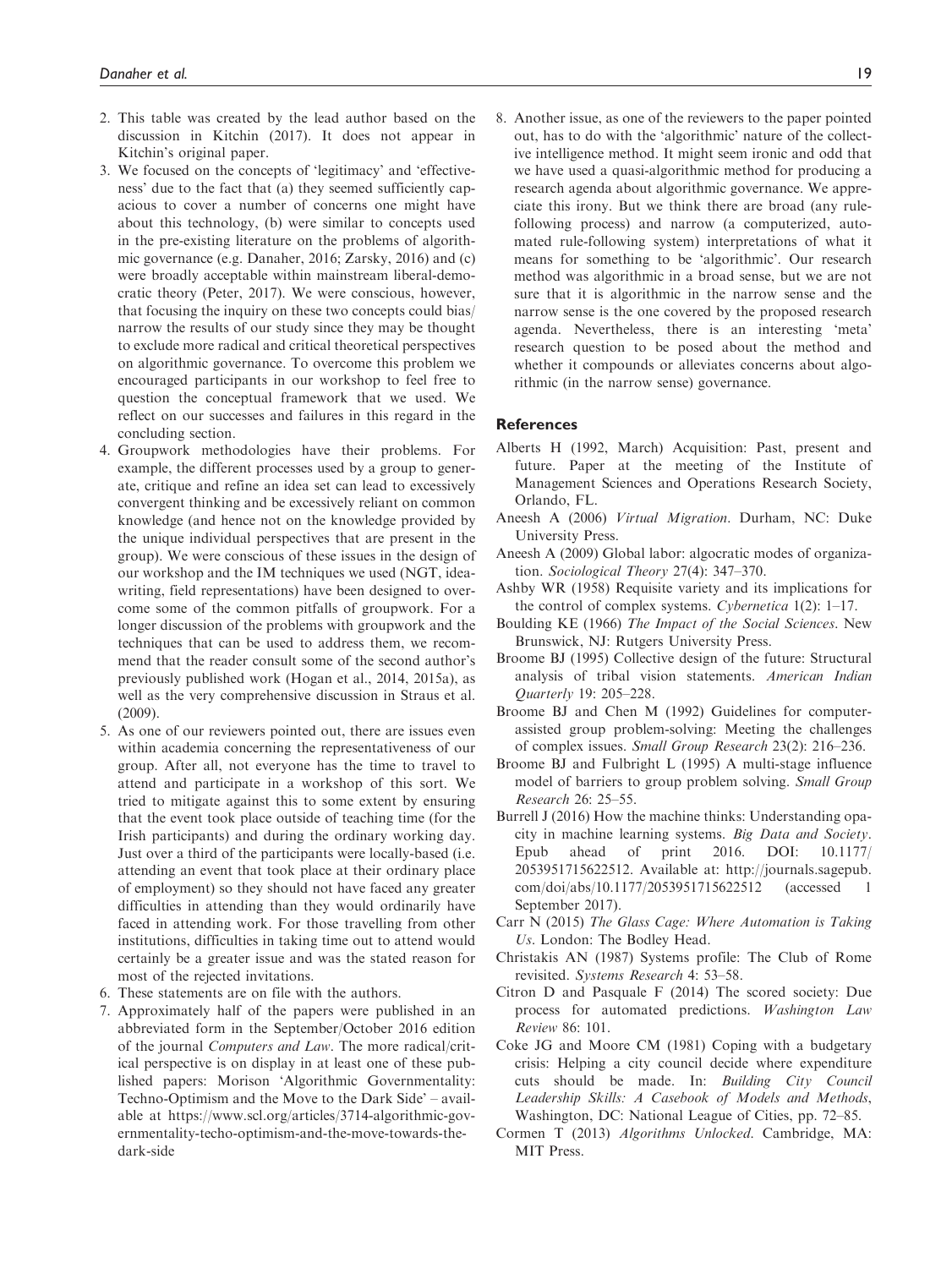- Cormen T, Leiserson CE, Rivest RL, et al. (2009) Introduction to Algorithms, 3rd ed. Cambridge, MA: MIT Press.
- Crawford K (2013) The hidden biases of Big Data. Harvard Business Review. Epub ahead of print 1 April 2013. Available at: [https://hbr.org/2013/04/the-hidden-biases](https://hbr.org/2013/04/the-hidden-biases-in-big-data)[in-big-data](https://hbr.org/2013/04/the-hidden-biases-in-big-data) (accessed 1 September 2017).
- Danaher J (2016) The threat of algocracy: Reality, resistance and accommodation. Philosophy and Technology 29(3): 245–268.
- Domingos P (2015) The Master Algorithm: How the Quest for Ultimate Machine Learning will Remake Our World. New York, NY: Basic Books.
- Dwyer CP, Hogan MJ, Harney OM, et al. (2014) Using interactive management to facilitate a student-centred conceptualisation of critical thinking: A case study. Educational Technology Research and Development 62(6): 687–709.
- Feeg R (1988) Forum of the future of pediatric nursing: Looking toward the 21st century. Pediatric Nursing 14: 393–396.
- Gillespie T and Seaver N (2016) Critical algorithm studies: A reading list. Available at: [https://socialmediacollective.](https://socialmediacollective.org/reading-lists/critical-algorithm-studies/) [org/reading-lists/critical-algorithm-studies/](https://socialmediacollective.org/reading-lists/critical-algorithm-studies/) (accessed 1 September 2017).
- Greengard S (2015) The Internet of Things. Cambridge, MA: MIT Press.
- Groarke JM and Hogan MJ (2015) Enhancing wellbeing: An emerging model of the adaptive functions of music listening. Psychology of Music 44(4): 769–791.
- Hacking I (2006) The Emergence of Probability, 2nd ed. Cambridge, MA: Cambridge University Press.
- Hogan MJ, Harney O and Broome B (2014) Integrating argument mapping with systems thinking tools – Advancing applied systems science. In: Okada A, Buckingham Shum S and Sherborne T (eds) Knowledge Cartography: Software Tools and Mapping Techniques. London: Springer.
- Hogan MJ, Harney O and Broome B (2015a) Catalyzing collaborative learning and collective action for positive social change through systems science education. In: Wegerif R, Kaufman J and Li L (eds) The Routledge Handbook of Research on Teaching Thinking. London: Routledge.
- Hogan MJ, Johnston H, Broome B, et al. (2015b) Consulting with citizens in the design of wellbeing measures and policies: lessons from a systems science application. Social Indicators Research 123: 857–887.
- Kanter RM (1991) The future of bureaucracy and hierarchy in organizational theory. In: Bourdieu P and Coleman J (eds) Social Theory for a Changing Society. Boulder, CO: Westview.
- Keever DB (1989, April) Cultural complexities in the participative design of a computer-based organization information system. Paper presented at the International Conference on Support, Society and Culture: Mutual Uses of Cybernetics and Science, Amsterdam, The Netherlands.
- Kellermeit D and Obodovski D (2013) The Silent Intelligence: The Internet of Things. DND Ventures LLC.
- Kitchin R (2014) The Data Revolution: Big Data, Open Data, Data Infrastructures and their Consequences. London: Sage.
- Kitchin R (2017) Thinking critically about and researching algorithms. Information, Communication and Society 20(1): 14–29.
- Kitchin R and McArdle G (2016) What makes Big Data, Big Data? Exploring the ontological characteristics of 26 datasets. Big Data and Society. Epub ahead of print 2016. DOI: 10.1177/2053951716631130. Available at: [http://journals.](http://journals.sagepub.com/doi/abs/10.1177/2053951716631130) [sagepub.com/doi/abs/10.1177/2053951716631130](http://journals.sagepub.com/doi/abs/10.1177/2053951716631130) (accessed 1 September 2017).
- Kraemer F, van Overveld K and Peterson M (2011) Is there an ethics of algorithms? Ethics and Information Technology 13(3): 251–260.
- Laney D (2001) 3D data management: Controlling data volume, velocity and variety. Gartner.
- Mayer-Schonberger V and Cukier K (2013) Big data: a revolution that will transform how we live work and think. London: John Murray.
- Medina E (2011) Cybernetic Revolutionaries: Technology and Politics in Allende's Chile. Cambridge, MA: MIT Press.
- Miller GA (1956) The magical number seven, plus or minus two: Some limits on our capacity for processing information. Psychology Review 63: 81–97.
- Mittelstadt B and Floridi L (2016) The ethics of Big Data: Current and foreseeable issues in biomedical contexts. Science and Engineering Ethics 22(2): 303–341.
- Morozov E (2014) The planning machine: Project cybersyn and the origins of the Big Data nation. The New Yorker. Available at: [http://www.newyorker.com/magazine/2014/](http://www.newyorker.com/magazine/2014/10/13/planning-machine) [10/13/planning-machine](http://www.newyorker.com/magazine/2014/10/13/planning-machine) (accessed 15 June 2017).
- O'Neil C (2016) Weapons of Math Destruction. New York: Crown Publishers.
- Pasquale F (2015) The Black Box Society. Cambridge, MA: Harvard University Press.
- Paulus PB and HC Yang (2000) Idea Generation in Groups: A basis for creativity in organizations. Organizational behavior and human decision processes 82(1): 76–87.
- Peter F (2017) Political legitimacy. In: Zalta EM (ed.) Stanford Encyclopedia of Philosophy. Available at: <https://plato.stanford.edu/entries/legitimacy/> (accessed 15 June 2017).
- Polonetsky J and Tene O (2013) Privacy and Big Data: Making ends meet. Stanford Law Review 66: 25–33.
- Rezaei Zadeh M, Hogan M, O'Reilly J, et al. (2016) Core entrepreneurial competencies and their interdependencies: Insights from a study of Irish and Iranian entrepreneurs, university students and academics. International Entrepreneurship and Management Journal 13(1): 1–39.
- Sato T (1979) Determination of hierarchical networks of instructional units using the ISM method. Educational Technology Research 3: 67–75.
- Straus S, Parker A, Bruce J, et al. (2009) Group matters: A review of the effects of group interaction processes and outcomes in analytic teams. RAND Working Paper. Available at: [http://www.rand.org/content/dam/rand/](http://www.rand.org/content/dam/rand/pubs/working_papers/2009/RAND_WR580.pdf)